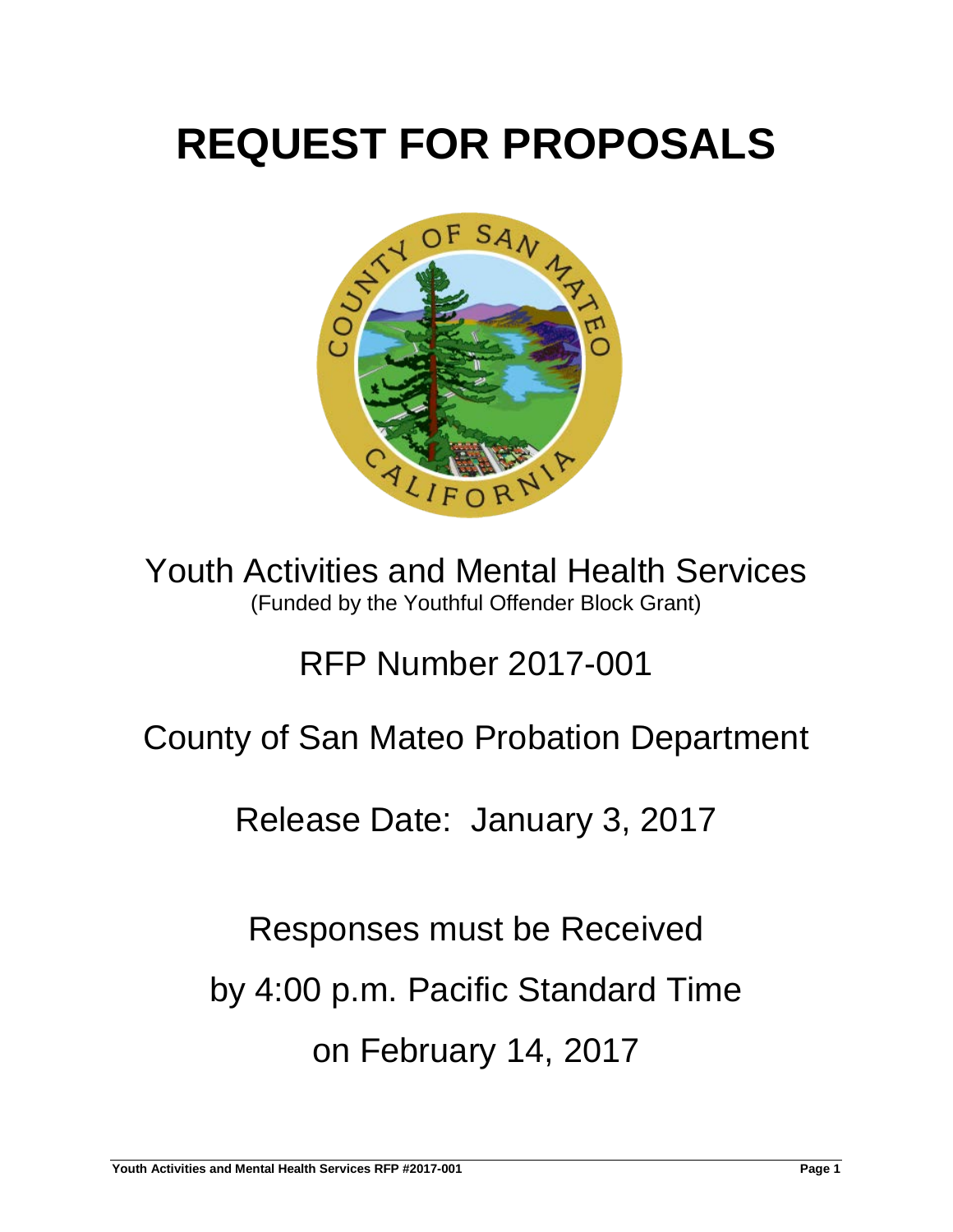## **REQUEST FOR PROPOSALS**

## **FOR**

## **Youth Activities and Mental Health Services**

Interested vendors must register online with the County at [www.publicpurchase.com](http://www.publicpurchase.com/)

> Proposals must be submitted electronically to [www.publicpurchase.com](http://www.publicpurchase.com/)

## **By 4:00 p.m. Pacific Time on February 14, 2017**

## **PROPOSALS WILL NOT BE ACCEPTED AFTER THIS DATE AND TIME**

## *Note regarding the Public Records Act:*

Government Code Sections 6250 *et seq.*, the California Public Records Act, defines a public record as any writing containing information relating to the conduct of the public business. The Public Record Act provides that public records shall be disclosed upon written request and that any citizen has a right to inspect any public record unless the document is exempted from disclosure.

Be advised that any contract that eventually arises from this Request For Proposals is a public record in its entirety. Also, all information submitted in response to this Request For Proposals is itself a public record **without exception**. Submission of any materials in response to this Request For Proposals constitutes a waiver by the submitting party of any claim that the information is protected from disclosure. By submitting materials, (1) you are consenting to release of such materials by the County if requested under the Public Records Act without further notice to you and (2) you agree to indemnify and hold harmless the County for release of such information.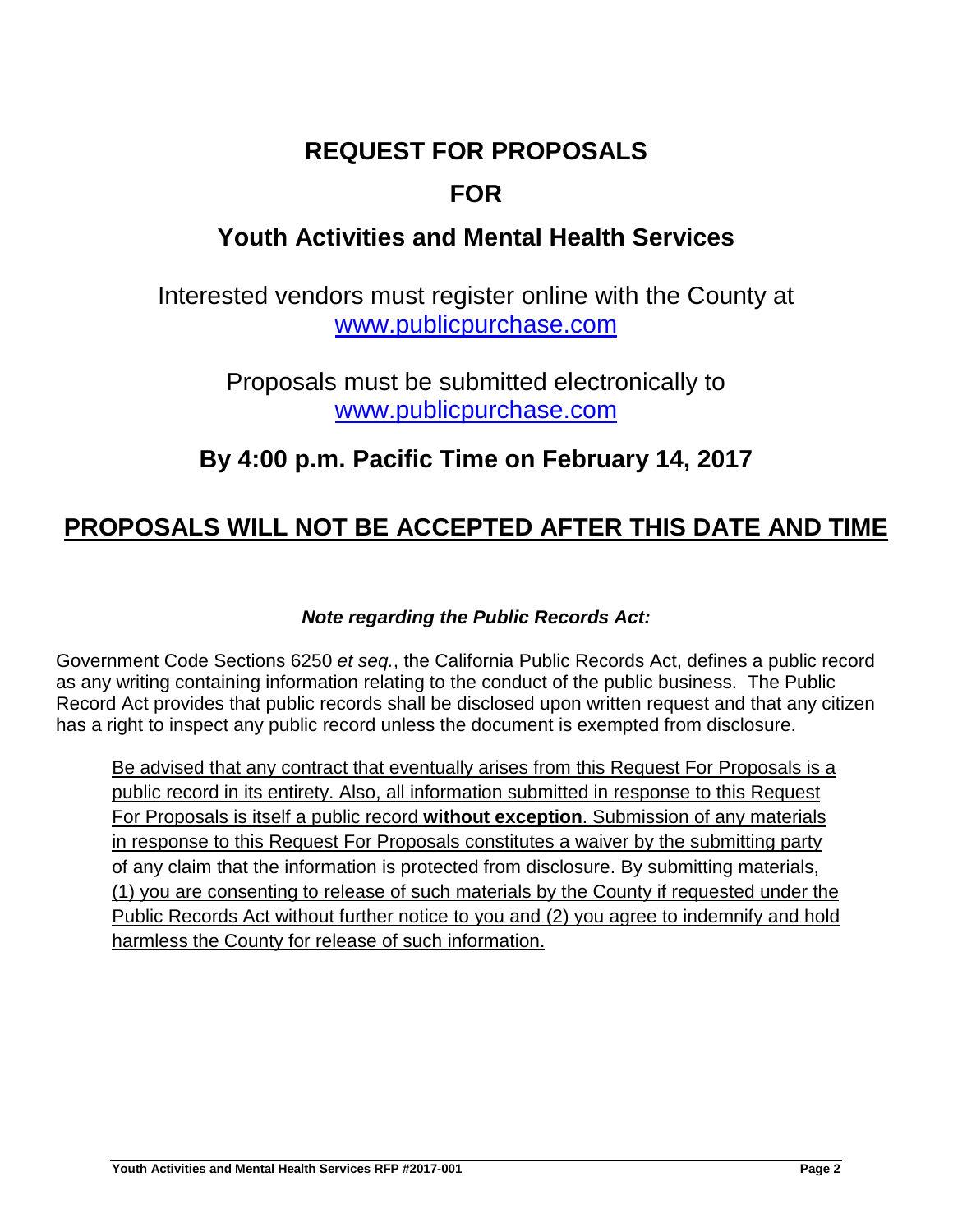#### **TABLE OF CONTENTS**

| А. |                                                                       |  |
|----|-----------------------------------------------------------------------|--|
| В. |                                                                       |  |
| C. |                                                                       |  |
|    |                                                                       |  |
| А. |                                                                       |  |
| В. |                                                                       |  |
| C. |                                                                       |  |
| D. |                                                                       |  |
| E. |                                                                       |  |
| F. |                                                                       |  |
|    |                                                                       |  |
|    |                                                                       |  |
| А. |                                                                       |  |
| В. |                                                                       |  |
| C. |                                                                       |  |
| D. |                                                                       |  |
| F. |                                                                       |  |
| F. |                                                                       |  |
| G. |                                                                       |  |
| Η. |                                                                       |  |
|    |                                                                       |  |
| А. |                                                                       |  |
| В. |                                                                       |  |
| C. | SPECIFIED CONTENT AND DETAILED SEQUENCE OF INFORMATION IN THE RFP  20 |  |
| D. |                                                                       |  |
|    |                                                                       |  |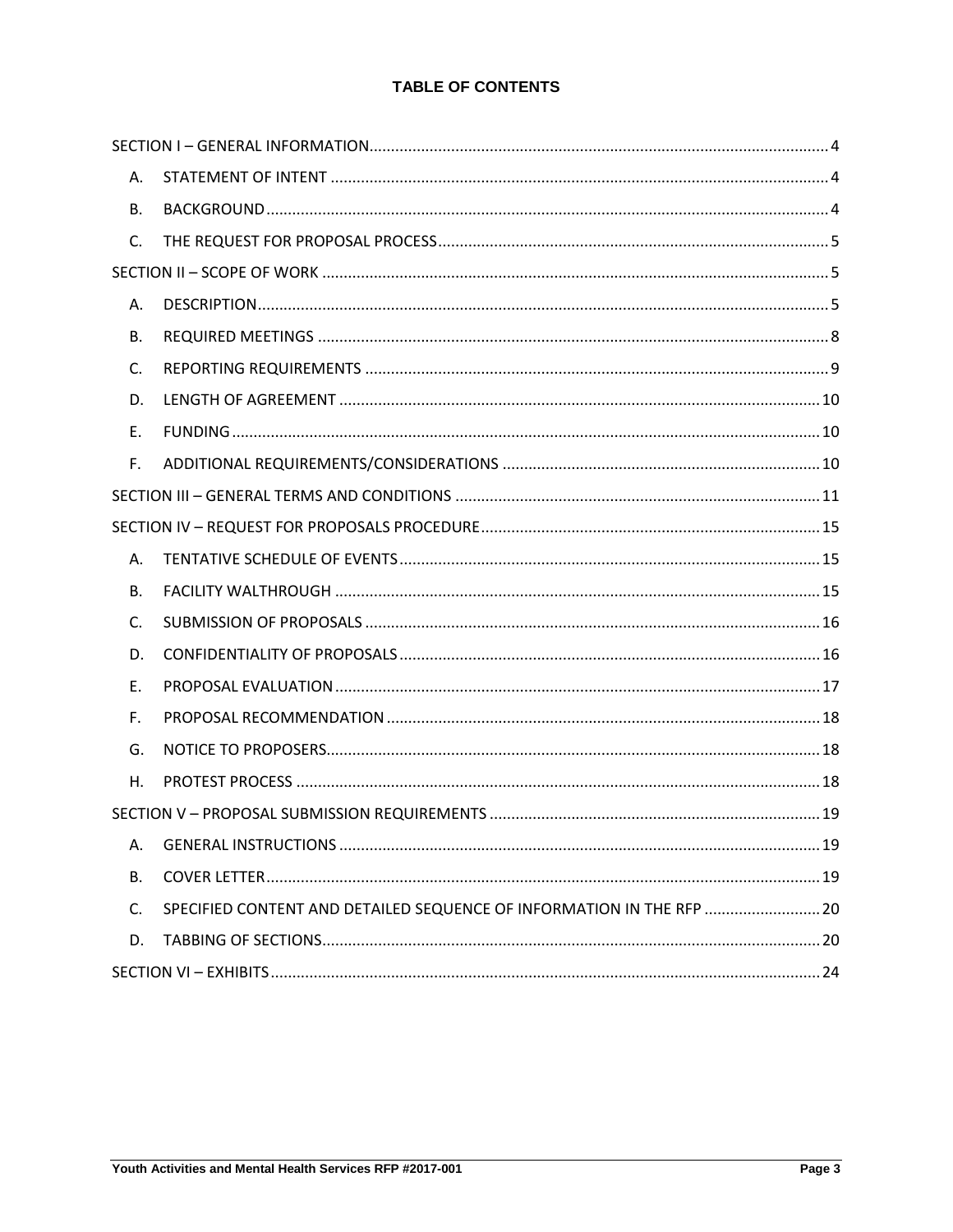## <span id="page-3-0"></span>**SECTION I – GENERAL INFORMATION**

## <span id="page-3-1"></span>**A. STATEMENT OF INTENT**

As outlined in more detail in Section II – Scope of Work, this Request for Proposals (RFP) seeks one or more provider(s) of programs that promote resiliency, pro-social behavior, and emotional wellbeing for youth in the San Mateo County juvenile detention center, camps, and community probation services. Programs should be documented or verified through an evidence-based or promising practice. The target start date and term for the proposed services is July 2017 through June 2020, subject to negotiation of a final agreement, with evaluation of program progress towards identified goals and objectives on a quarterly basis.

## <span id="page-3-2"></span>**B. BACKGROUND**

The Institutions Division (Division) of the Probation Department protects the public by operating safe, humane, and cost-effective facilities and community supervision of youth in the juvenile justice system. The Division provides custody and programming designed to help youth make positive and healthy choices when they return to the community.

The Institutions Division operates three residential options for court-involved youth.

- Youth Services Center: This juvenile detention facility contains an admissions unit, seven living units, a kitchen and dining room, a health and dental clinic, a fully accredited school, and a gym and outdoor recreation area. The capacity of the Center is 180 youth, with an average daily population of 81 in fiscal year 2015-16.
- Camp Kemp: Opened in December 2006, the Margaret J. Kemp Camp for Girls provides a residential setting for girls for the provision of gender-responsive programming. Programming is provided to girls who are currently incarcerated and those who have been released. The Camp is a collaborative program involving intensive mental health services and programs designed to address serious behavior problems and girls' histories of trauma and substance abuse. The capacity of the Camp is 30 youth, with an average daily population of 6 for fiscal year 2015-16.
- Camp Glenwood: Established in 1961, the Camp serves high-risk boys who are facing extended detention in the Youth Services Center. Located about 30 miles south of San Mateo in La Honda, the Camp provides a structured residential setting with services addressing the boys' serious issues around education, behavior, family, substance abuse, and gangs. The capacity of the Camp is 30 youth, with an average daily population of 21 in fiscal year 2015-16.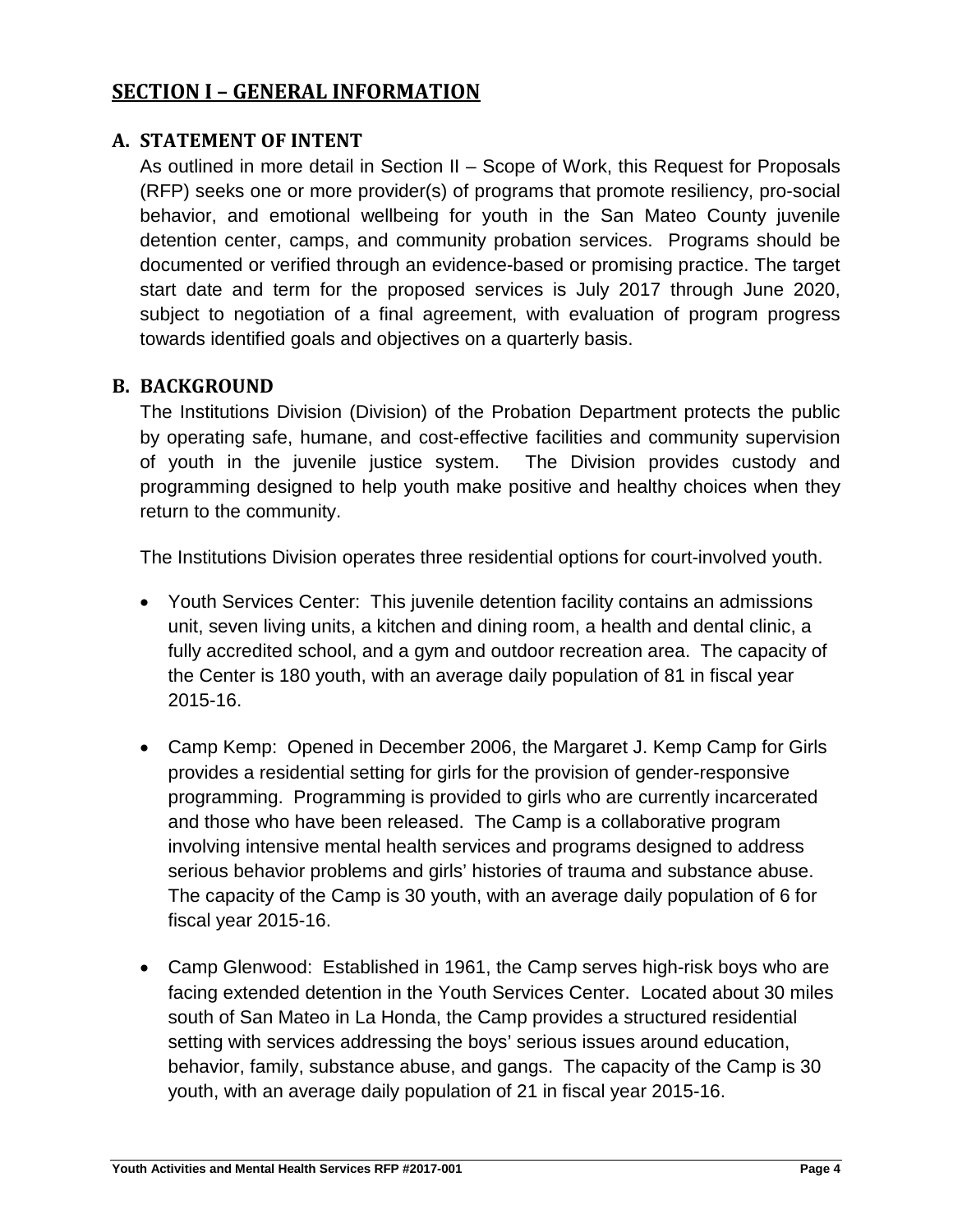**Mission:** The mission of the San Mateo County Probation Department is to enhance community safety, reduce crime, and assist the victims of crime through offender accountability and rehabilitation.

**Vision:** The vision of the San Mateo County Probation Department is to be a proactive and innovative agency which facilitates positive changes in offenders' behaviors that reduce recidivism and foster a law-abiding lifestyle.

## <span id="page-4-0"></span>**C. THE REQUEST FOR PROPOSAL PROCESS**

This RFP seeks the submission of proposals to provide services from any and all interested and qualified proposers. The County of San Mateo seeks by way of this RFP to obtain the listed services in a manner that maximizes the quality of services while also maximizing value to the County and, by extension, the citizens of the County. Proposers must be able to show that they are capable of performing the services requested. Such evidence includes, but is not limited to, the respondent's demonstrated competency and experience in delivering services of a similar scope and type and local availability of the proposer's personnel and equipment resources.

## <span id="page-4-1"></span>**SECTION II – SCOPE OF WORK**

## <span id="page-4-2"></span>**A. DESCRIPTION**

This Request for Proposals is for evidence-based or promising practice youth programs that promote resiliency, pro-social behavior, and emotional wellbeing as well as decrease youth involvement in the juvenile justice system. The purpose of the RFP process is to identify and select one or more community-based organizations that will best meet the needs of the County's youth and families. All services will take place in the three venues referenced above: The Youth Services Center, Camp Kemp, and Camp Glenwood.

These services reflect San Mateo County's Shared Vision 2025 by ensuring that the County's neighborhoods are safe and provide residents with access to quality healthcare and seamless services.

Applicants may submit proposals for one or more of the following:

 Behavioral Health (Mental Health/Substance Use) Individual and/or group mental health counseling by Marriage and Family Therapists, Licensed Clinical Social Workers, or interns supervised by licensed therapists.

Provide both individual and group Alcohol and Drug Intervention. Individual and/or group substance use counseling. A Certified, or Registered, Drug and Alcohol Counselor shall provide group skills and counseling focusing on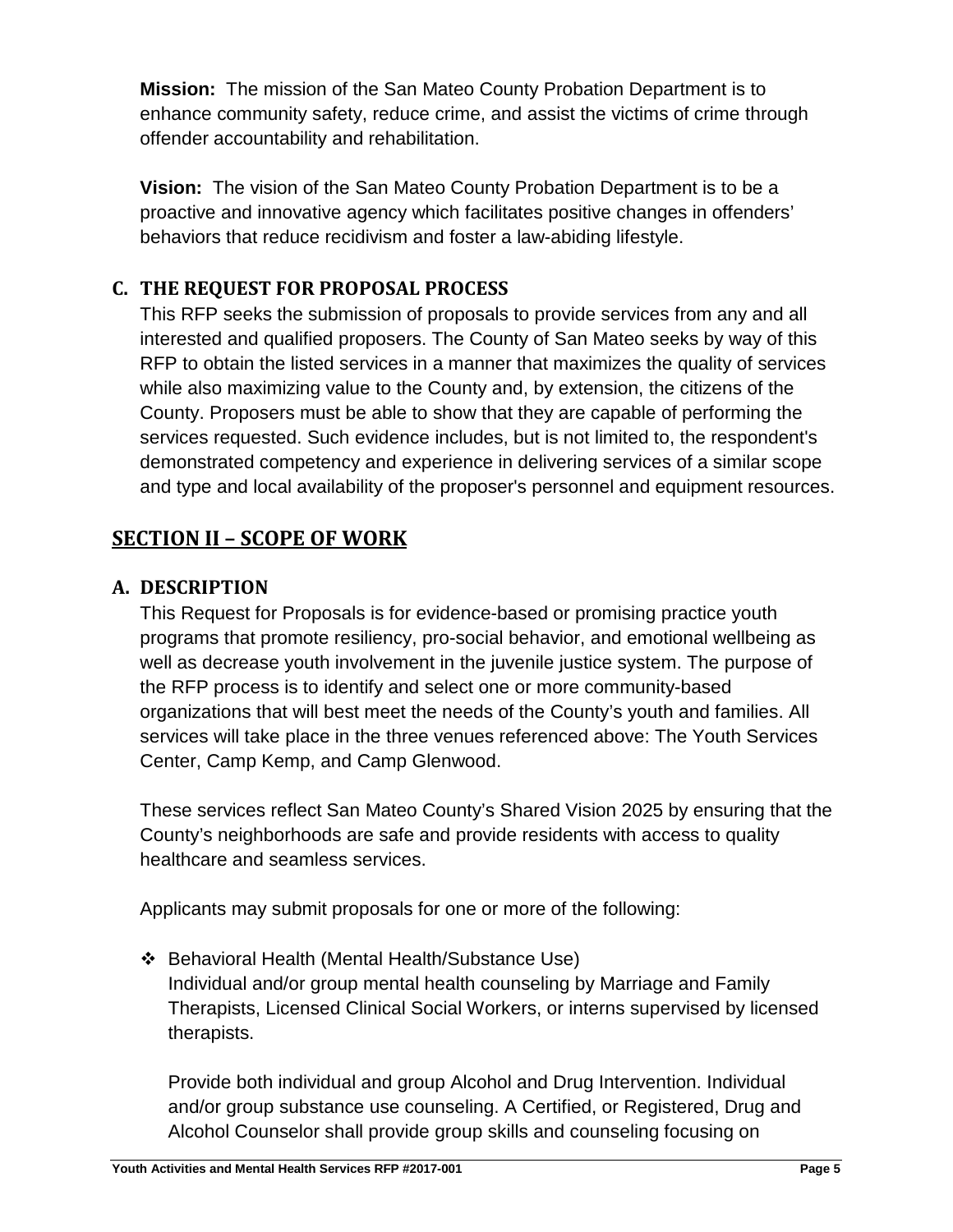solutions, relapse prevention, potential harm reduction and abstinence. *Services should focus on* prevention and intervention strategies of drug and alcohol use and include role playing and cognitive reasoning.

## ❖ Prosocial Skills

Provide services that promote the development of pro-social skills and decision making. Programming should focus on developing youths' strengths in the areas of health, education, and employment readiness. Services may include (but are not limited to): legal education, healthy relationships (relationship education), and mentoring/case management. Programming will also include transitional services and community contacts for youth upon re-entry to their community. Specific examples of potential programs are outlined below.

## **Health**

Programs that allow youth to engage in physical activity that teaches youth about health choices and productive ways to improve their physical health and appropriately deal with and manage stress.

## **Education**

Programs that provide tutoring to assist youth with academic success. Programs that provide case management and assist youth with the process of re-entering school within their respective communities. These services should include (but are not limited to): ensuring youth are connected with a school immediately following discharge, ensuring all coursework completed is transferred back to the school, connecting youth with appropriate resources to promote successful reentry.

## Vocational

Programs that provide opportunities for youth to learn marketable skills for future employment. These services should include comprehensive youth employment and training programs and focus on career coaching, vocational assessments, technical training, job search guidance/training, supportive services as well as training on appropriate professional etiquette.

## ❖ Emotion Regulation/Coping Skills

Programs that help youth understand emotion regulation and coping skills. These programs should include psychoeducation on feelings and emotions as well as give youth substantial opportunity to apply/practice coping skills. Examples of coping skills may include: meditation, mind body awareness, yoga, creative arts, and art therapy.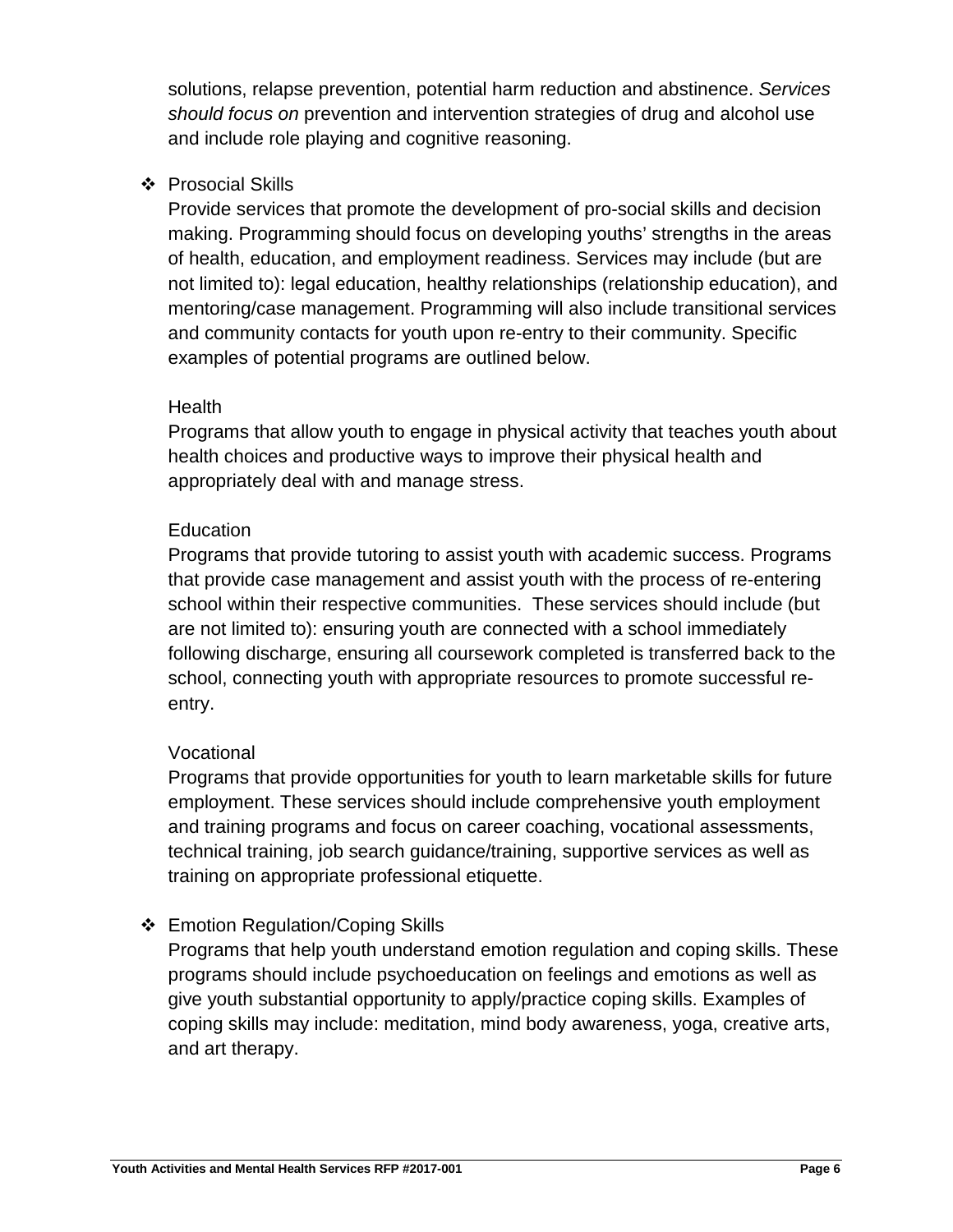## Gang Prevention & Intervention

Provide services focused on understanding the dynamics of gangs, decision making and developing pro-social and conflict resolution skills, as well as how to exit from a gang. Programming will also include transitional services and community contacts for youth upon reentry to their community.

 Human Trafficking (Services for Commercially and Sexually Exploited Youth) Programs that raise awareness and provide information to address recruitment, transportation, and harboring of youth by means of threat, use of force or other forms of coercion concerning sexual exploitation and labor trafficking. Programs should be survivor-lead and trauma-informed. Preference will be given to organizations who can implement programs that are conducting research to establish efficacy (i.e., My Life My Choice, Ending the Game).

## ❖ Family Therapy

Provide counseling sessions to incarcerated youth and their families for the purpose of increasing family cohesion, engagement and coping skills. Provide education to family members about the juvenile justice system and the status of their youth in the juvenile hall.

## Re-entry

Provide re-entry services and aftercare programs such as professional case managers, mentors, and/or employment opportunities to youth who are exiting custody from the Camps and Juvenile Hall. Programming should also focus (at a minimum) on family/guardianship connections, educational assistance, vocational training, employment assistance, substance use interventions, and housing support and assistance for youth who cannot live with relatives and are transitioning to adulthood. In addition, programming should be individualized to assist with developmental asset deficits.

Preference will be given to service providers who have capacity to deliver traumainformed and culturally responsive services.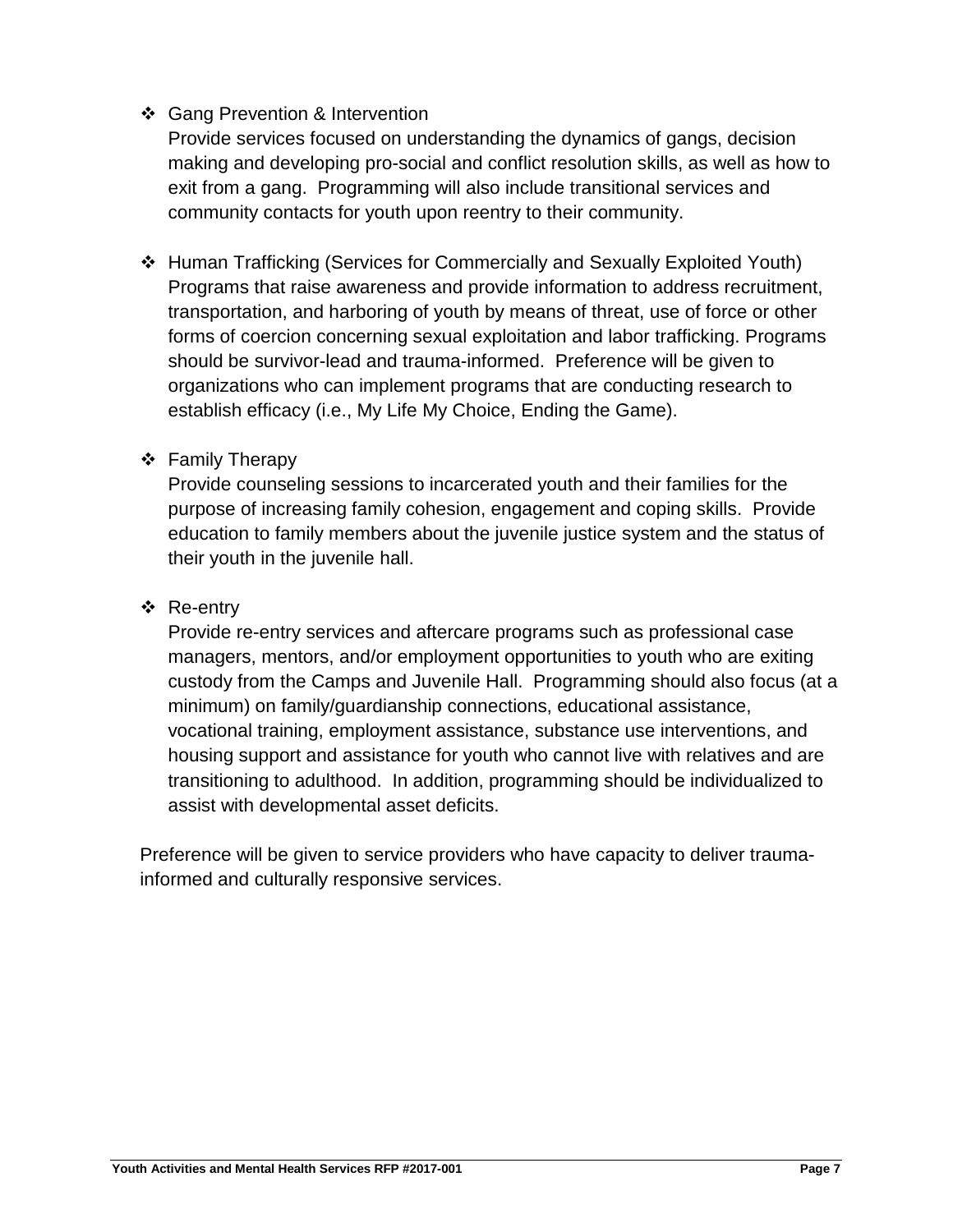## <span id="page-7-0"></span>**B. REQUIRED MEETINGS**

| <b>Location</b> | <b>Meeting</b>          | <b>Frequency/Length</b>           | <b>Purpose</b><br>(if applicable)                                                                                      |
|-----------------|-------------------------|-----------------------------------|------------------------------------------------------------------------------------------------------------------------|
|                 | Multi-disciplinary Team | 1x week/1-1.5 hours               | Discuss cases in<br>collaboration with other<br>clinical staff                                                         |
|                 | <b>Clinical Team</b>    | 1x week/1 hour                    | Discuss cases in<br>collaboration with other<br>clinical staff                                                         |
| Camp Kemp       | Leadership              | 1x monthly/1 hour                 | Meeting with other<br>clinical staff and<br>manager                                                                    |
|                 | Logistics               | 1x monthly/1 hour                 | Discuss any issues<br>that may be occurring<br>during the program;<br>Plan trainings and<br>team building              |
|                 | Court                   | 2x every month/3-4<br>hours       | Preconference with the<br>judge to discuss the<br>youth in detail                                                      |
|                 | Steering                | 1x every other<br>month/1.5 hours | Discuss overall<br>programming, ensure<br>staff and service<br>providers have what is<br>needed to provide<br>services |
|                 | <b>Team Building</b>    | Quarterly/4-6 hours               | Discuss what can be<br>done collectively to<br>offer the best services<br>and have better<br>understanding of roles    |
|                 | Orientation/Transition  | As needed                         | Discuss program and<br>expectations with<br>parents and youth                                                          |
|                 | Training                | Quarterly                         | Training on various<br>topics related to youth                                                                         |
|                 | <b>Family Night</b>     | 1x every other month/3<br>hours   | Probation staff, service<br>providers, youth, and<br>family enjoy evening of<br>activity and dinner                    |
| Camp Glenwood   | Multi-disciplinary Team | 1x week/1-1.5 hours               | Discuss cases in<br>collaboration with other<br>clinical staff                                                         |
|                 | Court                   | 4x every other<br>month/3-4 hours | Preconference with the<br>judge to discuss the<br>youth in detail                                                      |
|                 | <b>Family Night</b>     | 1x every other month/3<br>hours   | Probation staff, service<br>providers, youth, and<br>family enjoy evening of<br>activity and dinner                    |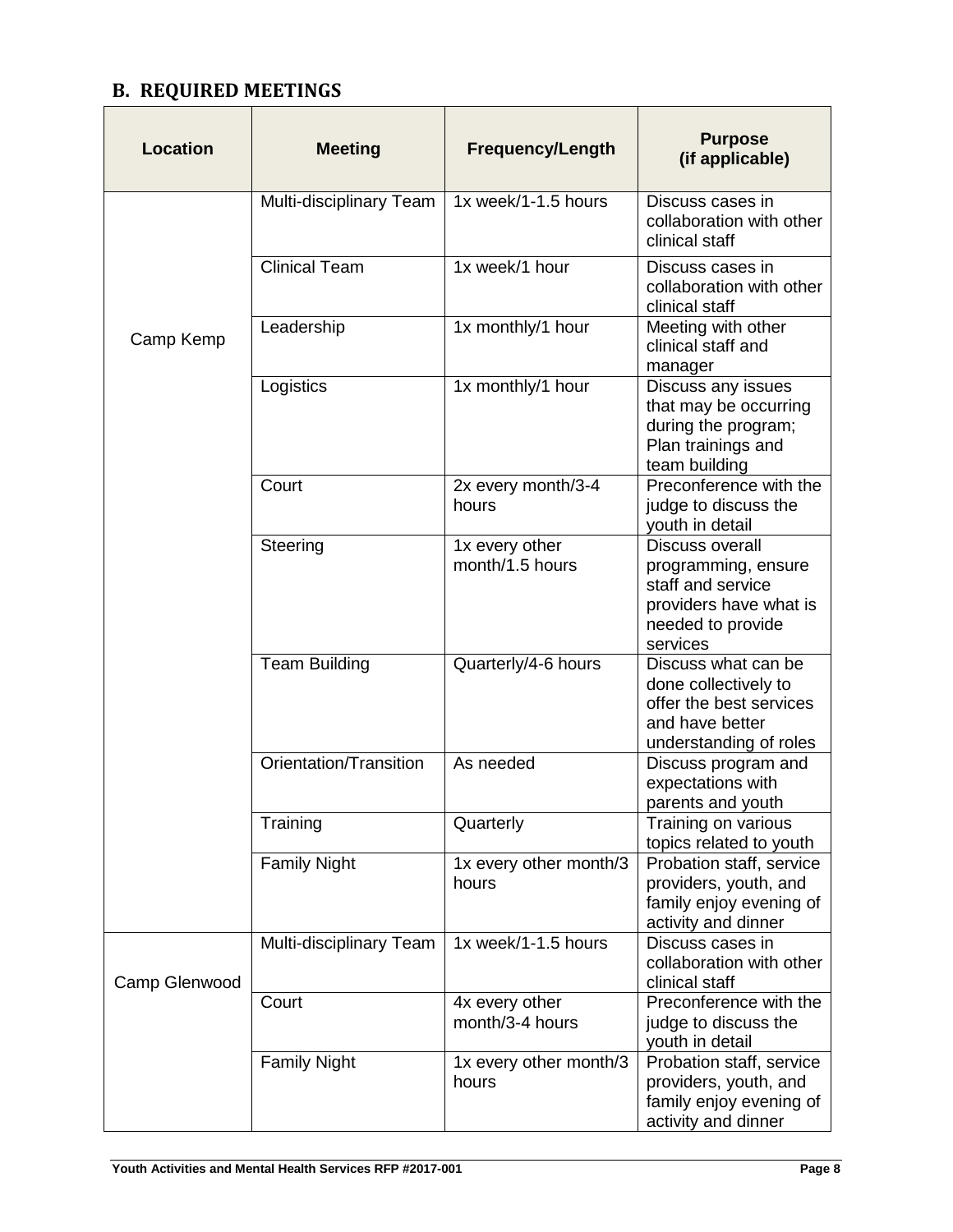## <span id="page-8-0"></span>**C. REPORTING REQUIREMENTS**

All programs funded through this Youth Offender Block Grant (YOBG) funding stream are required to participate in an annual evaluation, with two main components:

1. Units of Service (Program Level Data)

Units of service data help the department understand programmatic impacts on youth. Grantees are required to collect (at a minimum) the following individual client-level data on all program participants receiving direct services through the YOBG funding stream. Grantees are also required to submit this data to Probation on a quarterly basis.

| <b>Youth Demographics</b> | <b>Program Data</b>                                                                                            |  |
|---------------------------|----------------------------------------------------------------------------------------------------------------|--|
| Gender                    | Program entry date                                                                                             |  |
| Date of Birth             | Program exit date                                                                                              |  |
| Zip code of residence     | Date(s) of service                                                                                             |  |
| Race                      | Length of service (hours per meeting)                                                                          |  |
| Ethnicity                 | Type of service (e.g. individual counseling, group<br>counseling, mentoring, workshops, case management, etc.) |  |

## 2. Child Adolescent Needs and Strengths (CANS)

The *Child Adolescent Needs and Strengths* (CANS) survey is a multi-purpose tool developed for children's services to support decision-making including level of care and service planning, to facilitate quality improvement initiatives, and to allow for the monitoring of outcomes of services. The CANS consists of multiple items scored on a 4-point scale (0 to 3, with a score of 2 or 3 indicating an actionable need) and grouped into stand-alone modules—e.g., Risk Behaviors, Strengths, Behavioral/Emotional Needs, Trauma. Each program typically completes a unique set of CANS items and modules according to the specific fit with their programs and clientele. Community-based organizations must administer the CANS once (at intake) and at six-month intervals until the youth is discharged from the program for all youth enrolled in their YOBG funded programs who receive at least four service contacts.

There is no cost to use the CANS; however, there is a training component that all providers must complete prior to administering to program participants. Providers administering the CANS are required to undergo training and become certified. San Mateo County will provide one training in 2017 in which all selected programs will be given the opportunity to train staff on how to administer this survey. In general this training takes one-day, with an annual recertification process. For information on the CANS please visit [http://praedfoundation.org.](http://praedfoundation.org/) If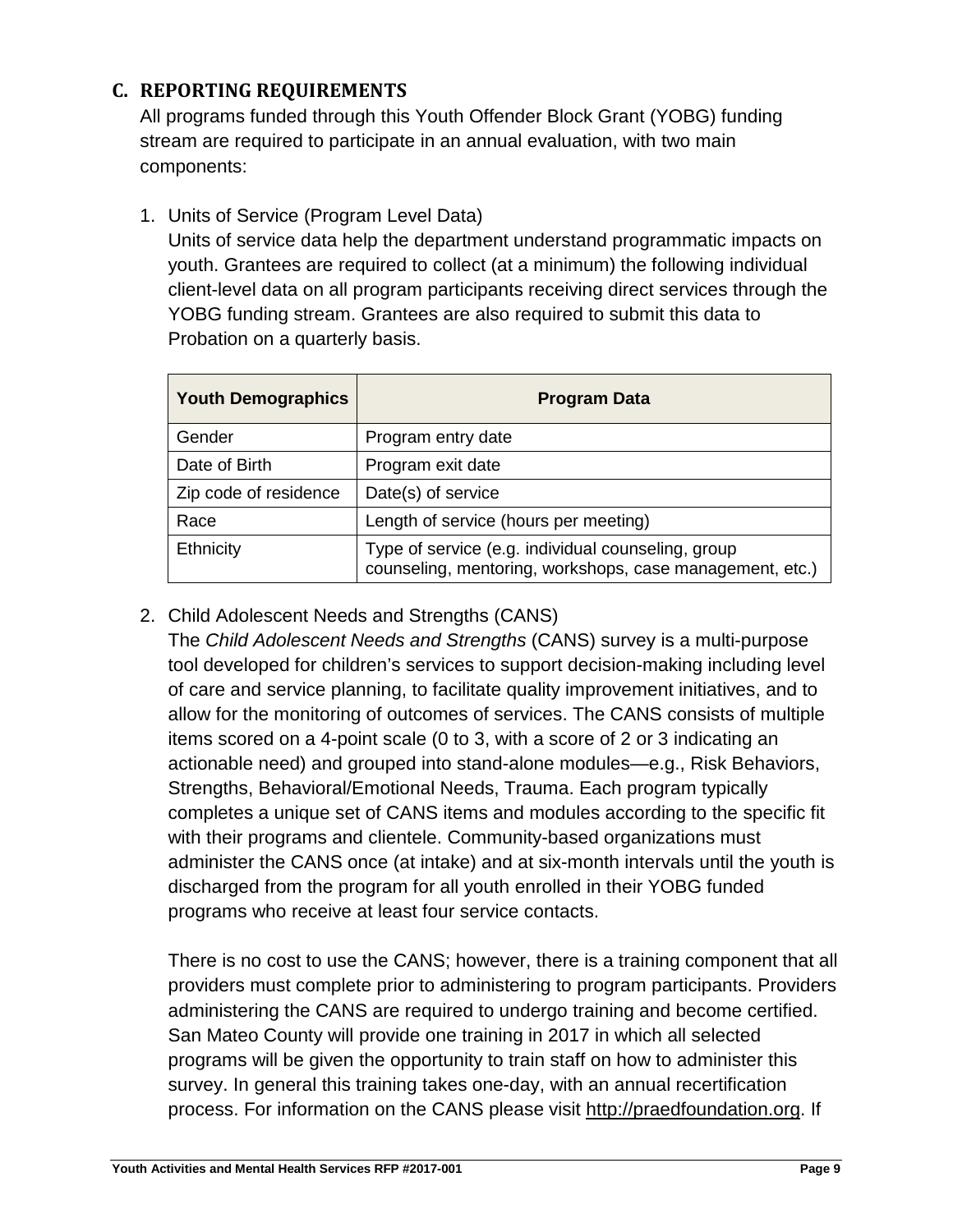your program has staff already trained on the CANS, please identify them in the corresponding section of Exhibit E.

## <span id="page-9-0"></span>**D. LENGTH OF AGREEMENT**

The anticipated duration of the agreement will be for three (3) years, with the term tentatively to begin July 2017 and end June 2020.

## <span id="page-9-1"></span>**E. FUNDING**

The total amount of funds available for these services is \$460,000 per year. Probation shall determine with selected providers the facilities for delivery of services. Agencies applying for more than one service may submit one proposal to include multiple services. Applicants may request all or a portion of funds. The Probation Department anticipates making multiple awards with the available funds.

## <span id="page-9-2"></span>**F. ADDITIONAL REQUIREMENTS/CONSIDERATIONS**

- 1. Fingerprinting/Background Checks Selected contractor(s) will be subject to fingerprinting requirements and background checks.
- 2. Living Wage Ordinance

On November 1, 2016, the San Mateo County Board of Supervisors approved a five-year pilot program establishing a living wage of \$14 per hour effective January 1, 2017 and increasing up to \$17 per hour by July 1, 2019 for all service contractors and subcontractors doing business with the County.

The San Mateo County Living Wage Ordinance (LWO) requires that contractors and subcontractors providing services to the County shall pay "covered employees" — any employee permanently or temporarily employed by a contractor or subcontractor to provide services under a covered contract — as defined by the LWO, no less than the Living Wage, which shall be set and adjusted according to the following schedule:

| <b>Effective Date</b>  | <b>San Mateo County Living Wage</b> |
|------------------------|-------------------------------------|
| January 1, 2017        | \$14.00                             |
| July 1, 2017           | \$15.00                             |
| January 1, 2018        |                                     |
| July 1, 2018           | \$16.00                             |
| January 1, 2019        |                                     |
| July 1, 2019           | \$17.00                             |
| January 1, 2020        |                                     |
| July 1, 2020           | +CPI-U                              |
| <b>January 1, 2021</b> |                                     |
| July 1, 2021           | +CPI-U                              |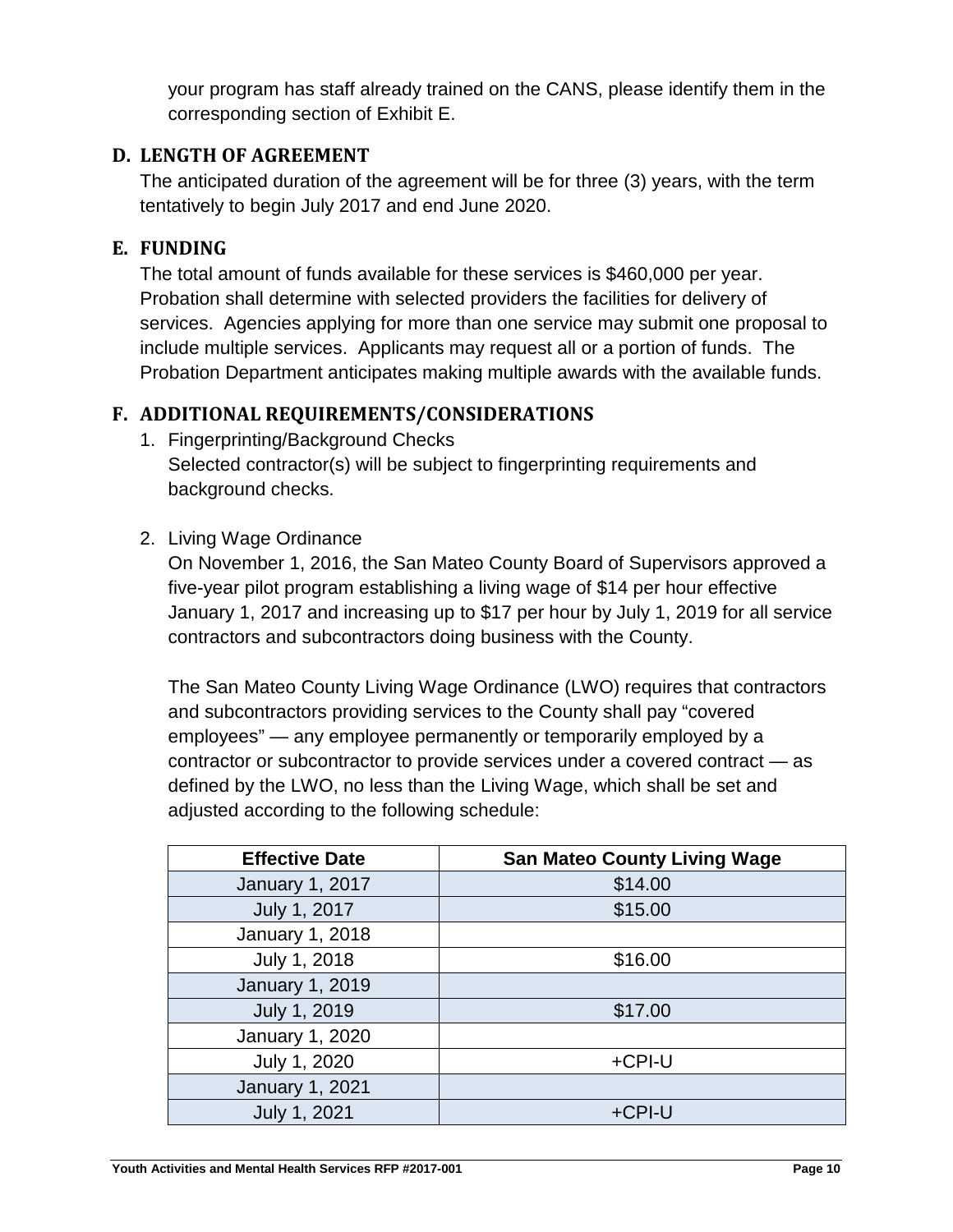After a wage of seventeen dollars (\$17.00) per hour is reached, the Living Wage shall increase annually at the same rate as the Consumer Price Index for urban consumers (CPI-U) for the San Francisco-Oakland-San Jose metropolitan statistical area then in effect. A change in Living Wage based on CPI-U shall not be negative and shall not exceed three-and-one-half percent (3.5%).

The LWO also requires that contractors and subcontractors maintain documentation demonstrating every covered employee is being paid the Living Wage while providing services pursuant to the covered contract. Such documentation must be retained for at least two (2) years following the completion or termination of the covered contract.

Proposers are encouraged to read the full text of the LWO found here: [http://sanmateo.siretechnologies.com/sirepub/agdocs.aspx?doctype=agenda&ite](http://sanmateo.siretechnologies.com/sirepub/agdocs.aspx?doctype=agenda&itemid=25125) [mid=25125](http://sanmateo.siretechnologies.com/sirepub/agdocs.aspx?doctype=agenda&itemid=25125)

All proposers are required to verify that they will comply with the requirements of the LWO in their Statement of Compliance with County Contractual Requirements (see Section V D, TAB 9). Failure to comply with the LWO shall constitute a material breach of the terms of the covered contract.

## <span id="page-10-0"></span>**SECTION III – GENERAL TERMS AND CONDITIONS**

**Read all Instructions**. Read the entire RFP and all enclosures before preparing your proposal.

**Proposal Costs**. Costs for developing proposals are entirely the responsibility of the proposer and shall not be charged to the County or otherwise reimbursed by the County.

**Proposal Becomes County Property**. The RFP and all materials submitted in response to this RFP will become the property of the County.

**Questions and Responses Process**. Submit all questions relating to this RFP to the designated questions field associated with this RFP at publicpurchase.com; instructions are provided in Exhibit A.

All questions must be received no later than 4:00 p.m. on January 17, 2017.

All questions and responses will be posted to **publicpurchase.com**.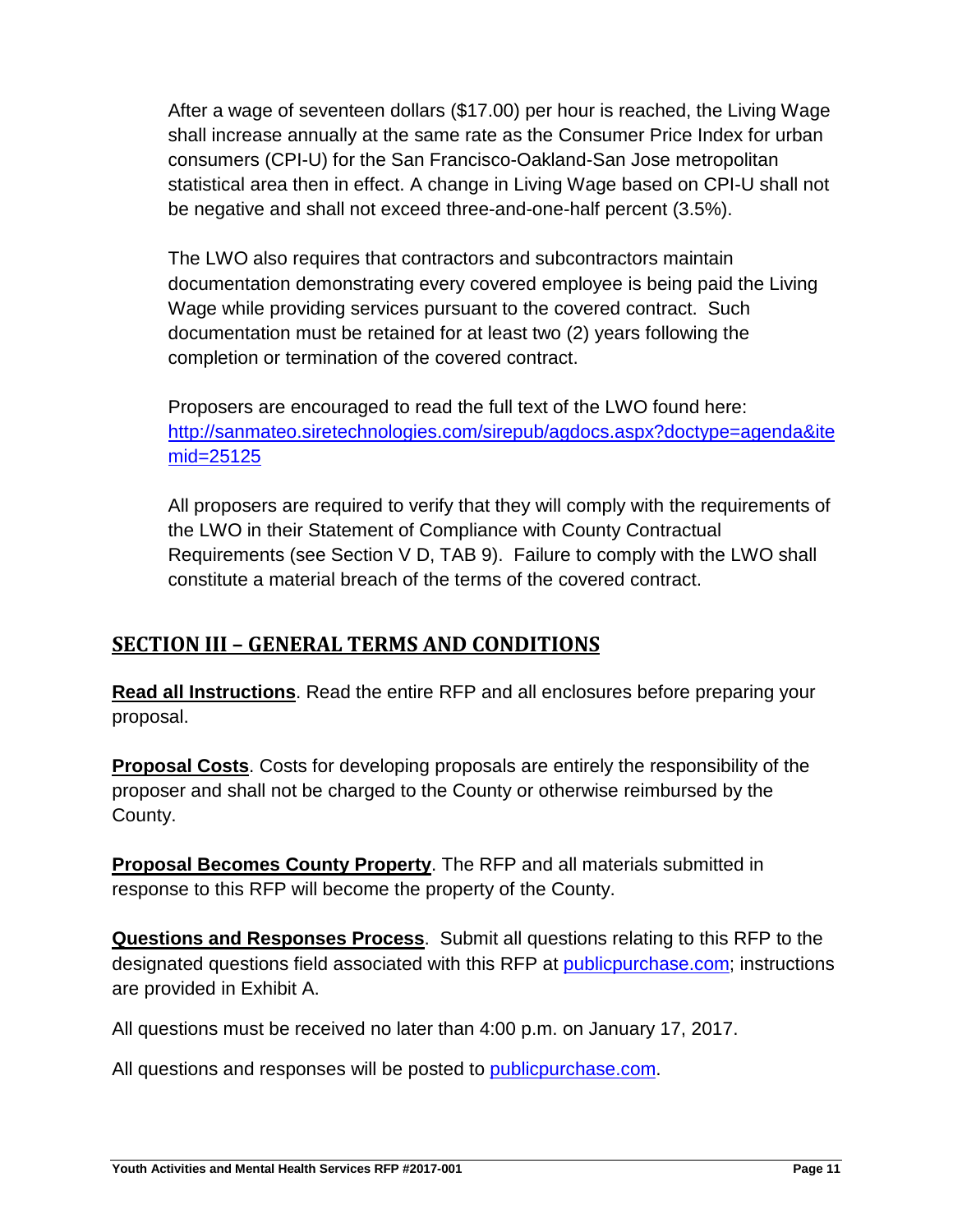If changes to the RFP are warranted, they will be posted to the publicpurchase.com website. It is the responsibility of each proposer to check the website for changes and/or clarifications to the RFP prior to submitting a response. A proposer's failure to do so will not provide a ground for protest.

**Proposer Information Conference**. All interested parties are invited to participate in a non-mandatory informational session that will be held as follows:

> January 10, 2017 10:00 a.m. to 1:00 p.m. Youth Services Center: Training Room 222 Paul Scannell Drive San Mateo, CA 94402

During the Proposer Information Conference, the County may respond to questions received prior to the Conference. The County may choose to provide additional information following the Conference.

**Alteration of Terms and Clarifications**. No alteration or variation of the terms of this RFP is valid unless made or confirmed in writing by the County. Likewise, oral understandings or agreements not incorporated into the final contract are not binding on the County.

If a proposer discovers any ambiguity, conflict, discrepancy, omission, or other error in the RFP, the proposer must immediately notify the County of such error in writing and request modification or clarification of the document. If a proposer fails to notify the County of an error in the RFP prior to the date fixed for submission, the proposer shall submit a response at his/her own risk, and if the proposer enters into a contract, the proposer shall not be entitled to additional compensation or time by reason of the error or its later correction.

Modifications or clarifications to the RFP will be posted to the publicpurchase.com website as outlined above without divulging the source of the request for same. The County may, at its discretion, also give electronic notice by email to all parties who have notified the County of their electronic contact information in response to this RFP, but no party that fails to receive email notice has any basis for protest given that all clarifications will be available online. It is the obligation of all proposing parties to check the **publicpurchase.com** website for updates regarding the RFP if they wish to be kept advised of clarifications prior to submitting a proposal.

**Selection of Provider(s)**. The selection of a provider will be memorialized in the form of a "County Agreement with Independent Contractor" (see the enclosed sample of the Standard Contract Template), authorized by a resolution of the County Board of Supervisors and signed by both parties.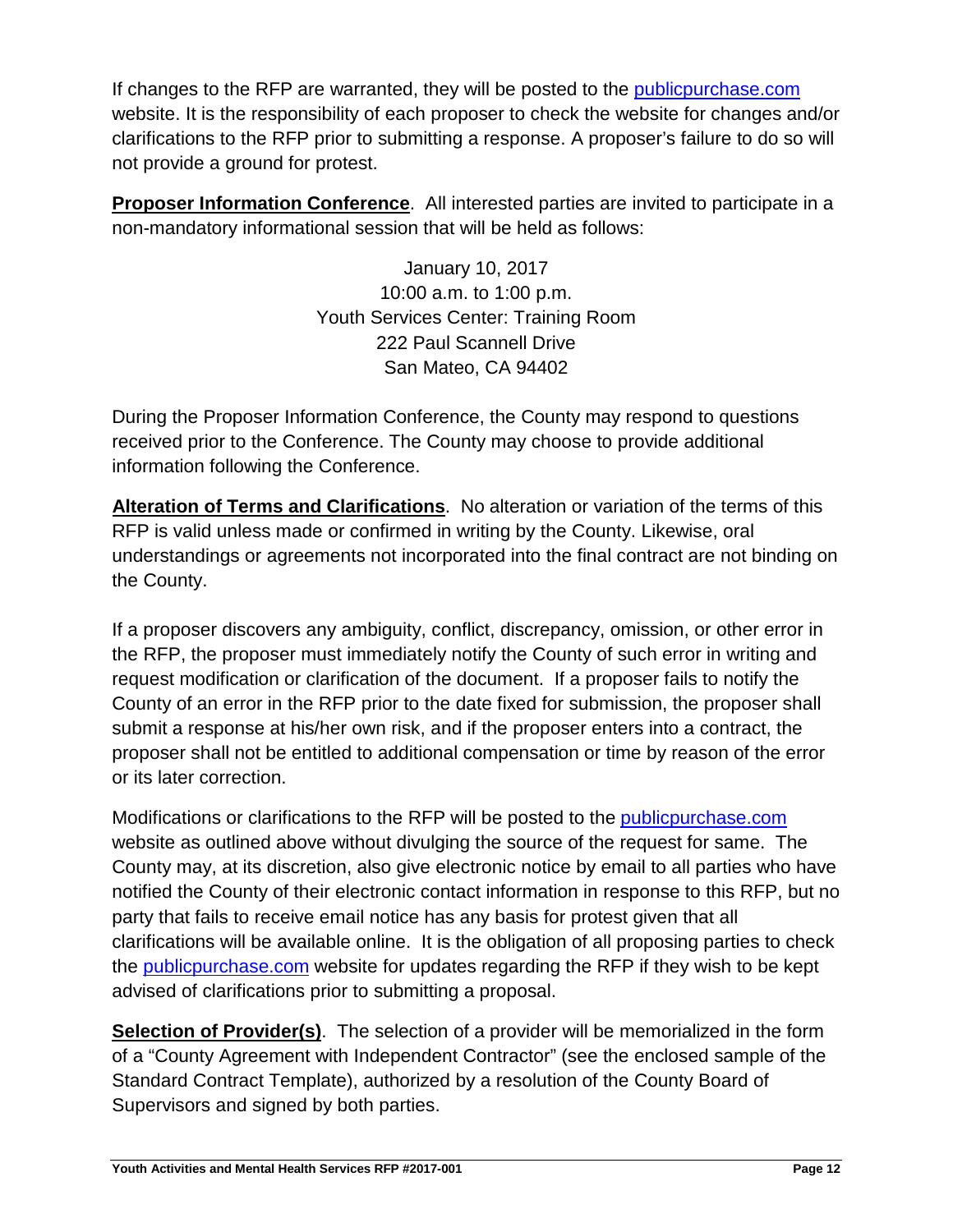The County reserves the right to reject any or all proposals without penalty. The County's waiver of any deviation in the proposal shall in no way modify the RFP documents or excuse the proposer from full compliance with any eventual contract.

Once a provider is selected, the Agreement with that provider must still be negotiated and submitted to the San Mateo County Board of Supervisors for approval, and there is no contractual agreement between the selected provider unless and until the Board of Supervisors accepts and signs the Agreement. Selection of a proposal for negotiation of contract terms and eventual submission to County leadership by way of an Agreement does not constitute an offer, and proposers acknowledge by submission of a proposal that no agreement is final unless and until approved by the Board of Supervisors.

**Equal Benefits**. Contractor shall comply with all laws relating to the provision of benefits to its employees and their spouses or domestic partners, including, but not limited to, such laws prohibiting discrimination in the provision of such benefits on the basis that the spouse or domestic partner of the Contractor's employee is of the same or opposite sex as the employee.

**Jury Duty**. The contractor must comply with the County Ordinance requiring that the contractor have and adhere to a written policy that provides its full-time employees who live in San Mateo County with no fewer than five days of regular pay for actual jury service in San Mateo County. This policy may provide that employees deposit any fees received for such jury service with the contractor or that the contractor deduct from the employee's regular pay the fees received for jury service. See the Jury Service Requirements Chapter 2.85 of the Ordinance Code of San Mateo County enclosure. If the proposer has no employees that qualify for jury duty in San Mateo County, the proposer may satisfy this requirement by providing the County with written confirmation of the fact that (1) it has no such employees and (2) it will comply with the jury service pay ordinance with respect to any future qualifying employees.

**Insurance**. The County has certain insurance requirements that must be met. In most situations those requirements include the following: the contractor must carry \$1,000,000 or more in comprehensive general liability insurance; the contractor must carry motor vehicle liability insurance, and if travel by car is a part of the services being requested, the amount of such coverage must be at least \$1,000,000; if the contractor has two or more employees, the contractor must carry the statutory limit for workers' compensation insurance; if the contractor or its employees maintain a license to perform professional services (e.g., architectural, legal, medical, psychological, etc.), the contractor must carry professional liability insurance; and generally the contractor must name the County and its officers, agents, employees, and servants as additional insured on any such policies (except workers compensation). Depending on the nature of the work being performed, additional requirements may need to be met.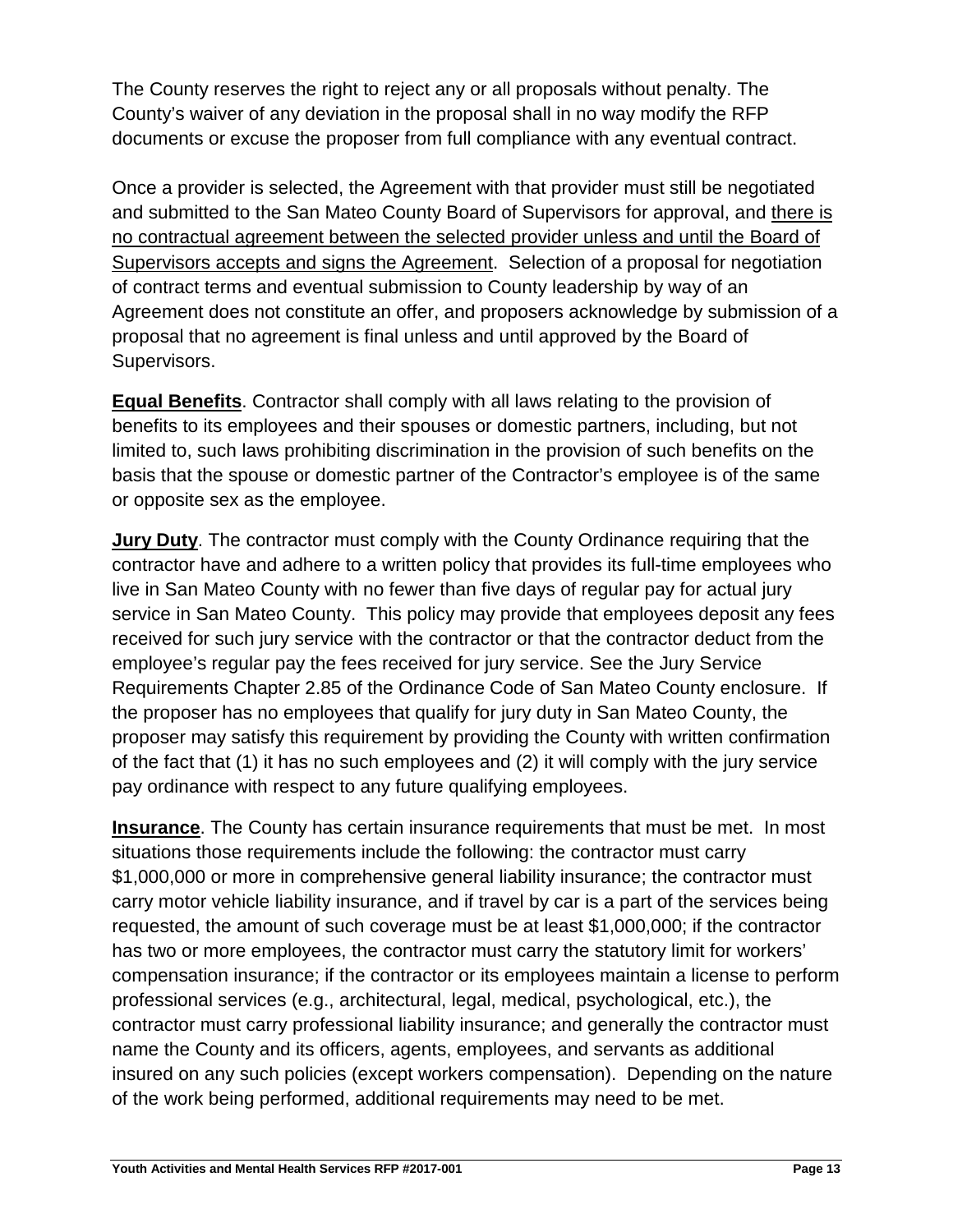**Incomplete Proposals May be Rejected**. If a proposer fails to satisfy any of the requirements identified in this RFP, the proposer may be considered non-responsive and the proposal may be rejected.

**Contact With County Employees**. As of the issuance date of this RFP and continuing until the final date for submission of proposals, all proposers are specifically directed not to hold meetings, conferences, or technical discussions with any County employee for purposes of responding to this RFP except as otherwise permitted by this RFP. Any proposer found to be acting in any way contrary to this directive may be disqualified from entering into any contract that may result from this RFP.

Proposers should submit questions or concerns about the process as stated above. The proposer should not otherwise ask any County employees questions about the RFP or related issues, either orally or by written communication, unless invited to do so.

**Group Purchasing Organization Participation**. Proposers should keep in mind that the County is a participant in more than one Group Purchasing Organization (GPO), and this RFP is open to those who provide services under a GPO. Proposers should ensure their proposals are as competitive as possible while also providing the highest quality services in order to be considered a viable provider for the listed services. The County reserves the right to use a GPO provider if doing so is in the County's best interest, as determined solely by the County, even if that provider does not submit a proposal in response to this RFP.

**Travel Costs**. If the services requested will require you or your employees to travel to the Bay Area, and if the County opts to permit travel expenses to be reimbursed, there are some general guidelines regarding reimbursement rates that will apply. In general, the following restrictions should be kept in mind: reimbursement for the actual cost of lodging, meals, and incidental expenses ("LM&I Expenses") is limited to the then-current Continental United States ("CONUS") rate for the location of the work being done (San Mateo/Foster City/Belmont, California), as set forth in the Code of Federal Regulations and as listed by the website of the U.S. General Services Administration (available online by searching www.gsa.gov for the term 'CONUS'); airline and car rental travel expenses ("Air & Car Expenses") are limited to reasonable rates obtained through a cost-competitive travel service (for example, a travel or car-rental website), with air travel restricted to coach fares and car rental rates restricted to the mid-level size range or below; and certain other reasonable travel expenses ("Other Expenses") such as taxi fares, parking costs, train or subway costs, etc. may be reimbursable on an actual-cost basis. You should not assume that the County will permit travel from the Bay Area to be reimbursed, and your proposal should include such travel costs if applicable. Travel costs should be minimized or eliminated in order for a proposal to be competitive.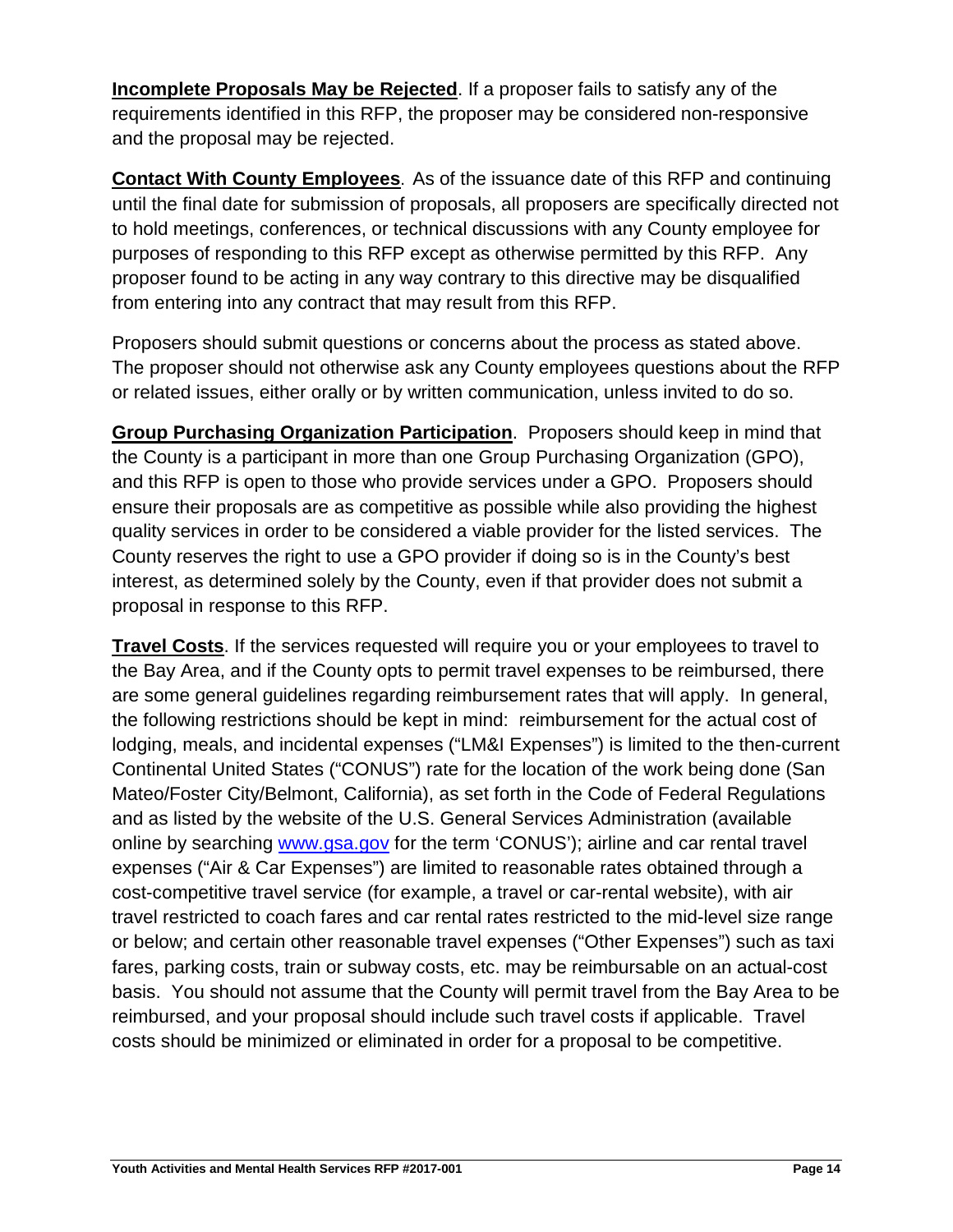**Miscellaneous**. This RFP is not a commitment or contract of any kind. The County reserves the right to pursue any and/or all ideas generated by this RFP. The County reserves the right to reject any and all proposals and/or terminate the RFP process if deemed in the best interest of the County. Further, while every effort has been made to ensure the information presented in this RFP is accurate and thorough, the County assumes no liability for any unintentional errors or omissions in this document. The County reserves the right to waive or modify any requirements of this RFP when it determines that doing so is in the best interest of the County. Finally, the County may revise or clarify aspects of the required services after proposals are submitted by communicating directly to some or all of the providers that submitted proposals.

## <span id="page-14-0"></span>**SECTION IV – REQUEST FOR PROPOSALS PROCEDURE**

This section describes the general RFP procedure used by the County, and the remaining sections of this RFP list detailed requirements.

## <span id="page-14-1"></span>**A. TENTATIVE SCHEDULE OF EVENTS**

| <b>EVENT</b>                                          | <b>DATE</b>            |
|-------------------------------------------------------|------------------------|
| <b>Release Request for Proposals</b>                  | <b>January 3, 2017</b> |
| Proposer's Conference                                 | January 10, 2017       |
| <b>Facility Walkthrough</b>                           | January 11-12, 2017    |
| <b>Questions Submitted to County Deadline</b>         | January 17, 2017       |
| <b>Release Responses to Questions</b>                 | January 31, 2017       |
| <b>Proposal Deadline</b>                              | February 14, 2017      |
| Formal Review of Proposals <sup>(1)</sup>             | March 8-9, 2017        |
| Proposal Clarification Meetings <sup>(1)</sup>        | March 20-31, 2017      |
| Award Letter Notifications <sup>(1)</sup>             | March 31, 2017         |
| Protest Letter Deadline <sup>(1)</sup>                | April 7, 2017          |
| Recommendation to Board of Supervisors <sup>(1)</sup> | June 27, 2017          |
| (1) Dates are subject to change                       |                        |

## <span id="page-14-2"></span>**B. FACILITY WALTHROUGH**

All interested parties are invited to participate in a tour of the facilities to be held as follows. Tours are by appointment only. To schedule an appointment please contact Ashnita Triolo at [ATriolo@smcgov.org.](mailto:ATriolo@smcgov.org)

| Camp Glenwood            | Camp Kemp               | Juvenile Hall           |
|--------------------------|-------------------------|-------------------------|
| January 11, 2017         | <b>January 11, 2017</b> | January 12, 2017        |
| 1:00 p.m. to 2:30 p.m.   | 3:30 p.m. to 5:00 p.m.  | 3:00 p.m. to 4:30 p.m.  |
| 400 Log Cabin Ranch Road | 400 Paul Scannell Drive | 222 Paul Scannell Drive |
| La Honda, CA 94020       | San Mateo, CA 94402     | San Mateo, CA 94402     |
|                          |                         |                         |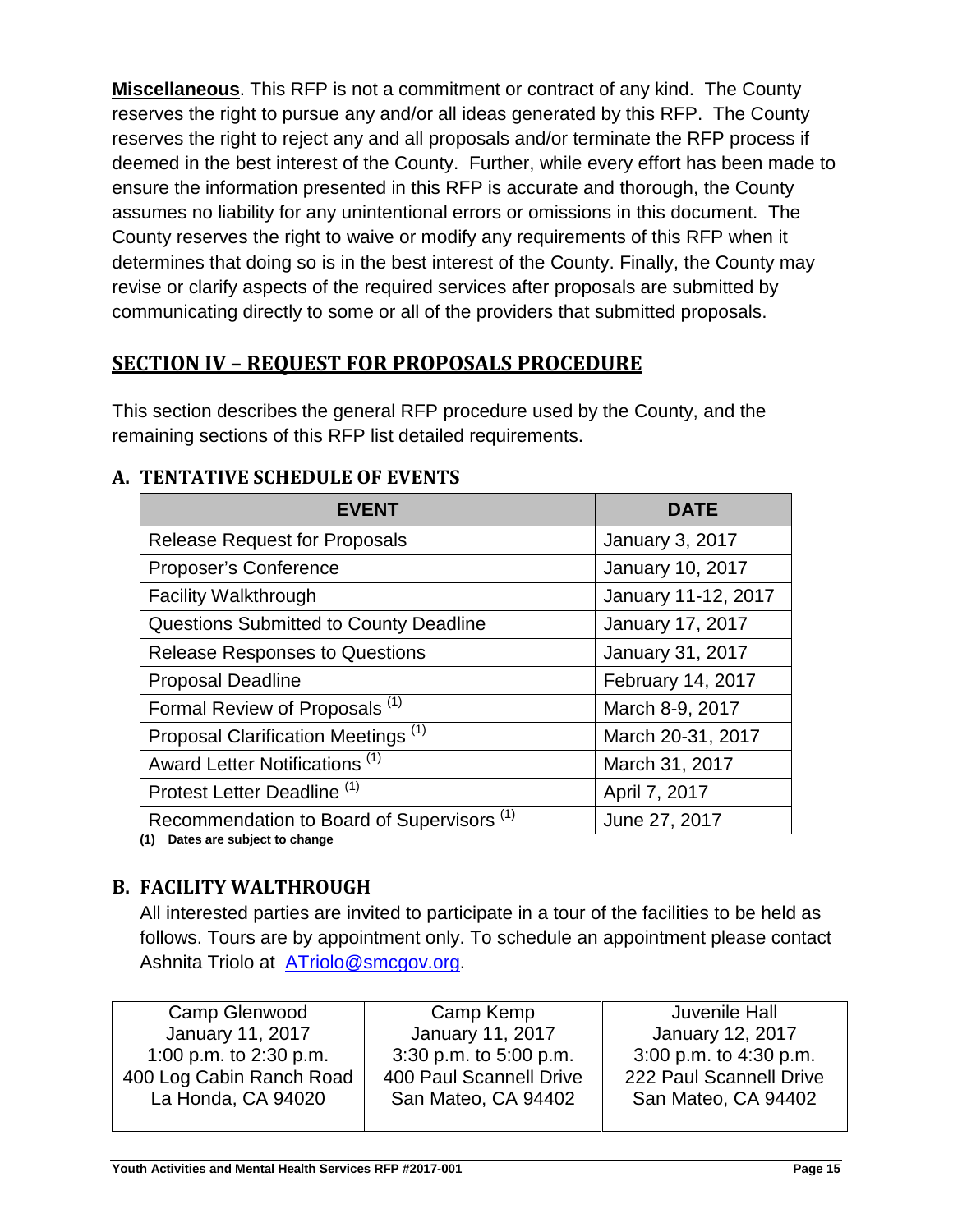## <span id="page-15-0"></span>**C. SUBMISSION OF PROPOSALS**

**Provider/Service Provider Registration**: Providers/service providers interested in responding to this RFP must register online with the County of San Mateo at [www.publicpurchase.com.](http://www.publicpurchase.com/) The County will not be held responsible or liable for registration errors.

**Proposal**: The RFP response will be submitted electronically to [www.publicpurchase.com](http://www.publicpurchase.com/) (see Exhibit A for Vendor Registration Instructions) AND twenty (20) hard copies delivered to Ashnita Triolo, Management Analyst at the County of San Mateo Probation Department located at 222 Paul Scannell Drive, San Mateo, CA 94402 by 4:00 p.m. Pacific Standard Time on *FEBRUARY 14, 2017.*

All responses must be received by the stated date and time in order to be considered for award. The County will not be responsible for and may not accept late proposals due to slow internet connection, or for any other electronic failure (including but not limited to information transmission and internet connectivity failures) of the publicpurchase.com system.

By submitting a proposal, each proposer certifies that its submission is not the result of collusion or any other activity which would tend to directly or indirectly influence the selection process. The proposal will be used to determine the proposer's capability of rendering the services to be provided. The failure of a proposer to comply fully with the instructions in this RFP may eliminate its proposal from further evaluation as determined in the sole discretion of the County. The County reserves the sole right to evaluate the contents of proposals submitted in response to this RFP and to select a contractor, if any.

Proposals received late will not be opened or given any consideration for the proposed services unless doing so is deemed to be in the best interest of the County, as determined in the sole discretion of the County.

## <span id="page-15-1"></span>**D. CONFIDENTIALITY OF PROPOSALS**

California Government Code Sections 6250 et seq. (the "California Public Records Act" or the "Act") defines a public record as any writing containing information relating to the conduct of the public business. The Act provides that public records shall be disclosed upon written request and that any citizen has a right to inspect any public record unless the document is exempted from disclosure. The materials submitted in response to this RFP are subject to the California Public Records Act.

Be advised that any contract that eventually arises from this RFP is a public record in its entirety. Also, all information submitted in response to this RFP is itself a public record without exception. Submission of any materials in response to this RFP constitutes a waiver by the submitting party of any claim that the information is protected from disclosure. By submitting materials, (1) you are consenting to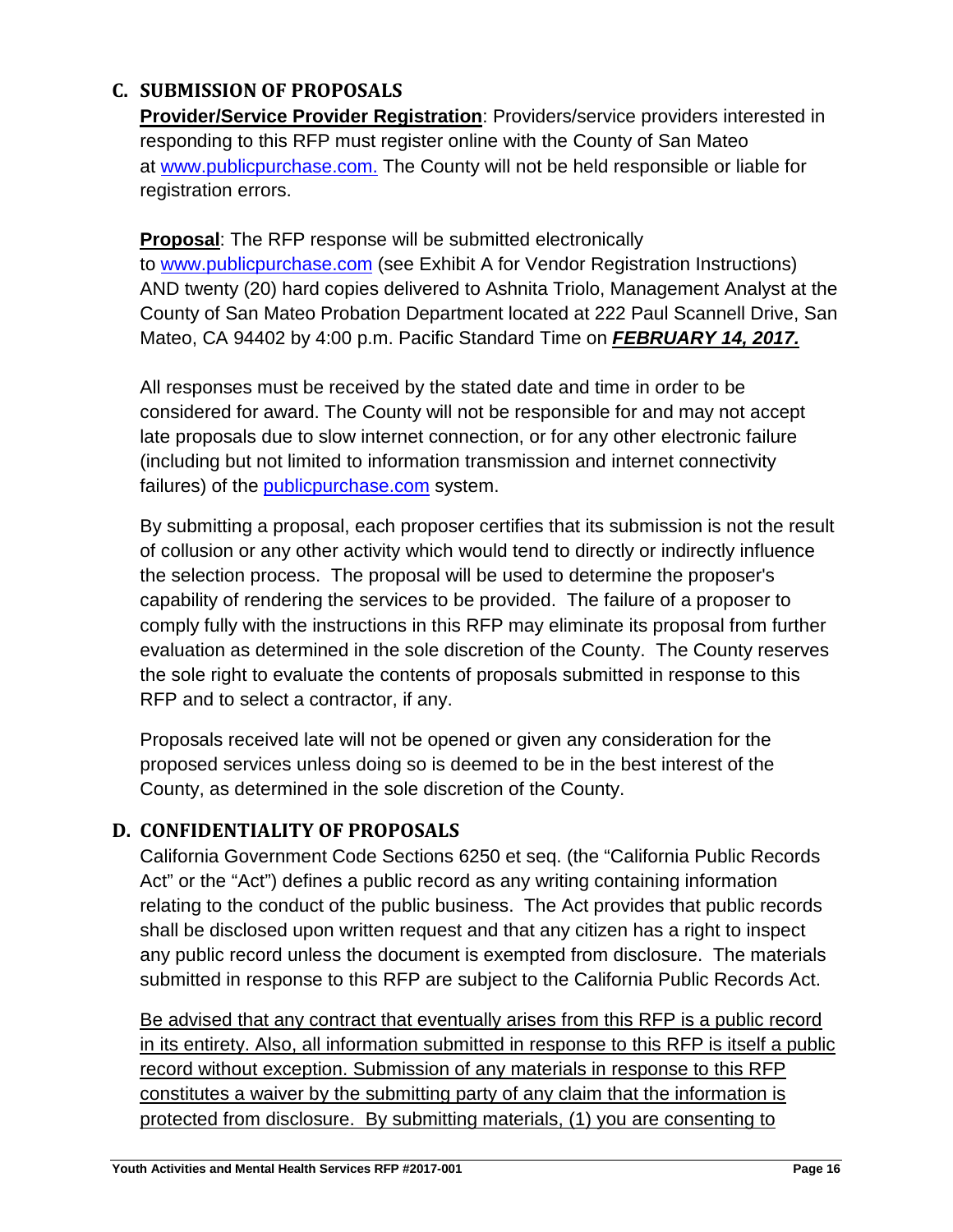release of such materials by the County if requested under the Public Records Act without further notice to you and (2) you agree to indemnify and hold harmless the County for release of such information.

If the County receives a request for any portion of a document submitted in response to this RFP, the County will not assert any privileges that may exist on behalf of the person or entity submitting the proposal, and the County reserves the right to disclose the requested materials without notice to the party who originally submitted the requested material. To the extent consistent with the Public Records Act and applicable case law interpreting those provisions, the County and/or its officers, agents, and employees retain discretion to release or withhold any information submitted in response to this RFP.

Submission of a proposal constitutes a complete waiver of any claims whatsoever against the County and/or its officers, agents, or employees that the County has violated a proposer's right to privacy, disclosed trade secrets, or caused any damage by allowing the proposal to be inspected.

## <span id="page-16-0"></span>**E. PROPOSAL EVALUATION**

All proposals received will be evaluated by an RFP Evaluation Committee. During the evaluation process, the County may require a proposer's representative to answer specific questions orally and/or in writing. The County may also require a visit to the proposer's offices, other field visits or observations by County representatives, or demonstrations as part of the overall RFP evaluation. Once a finalist or group of finalists is selected, additional interactions or information may be required. The most qualified individual or firm will be recommended by the RFP Evaluation Committee based on the overall strength of each proposal, and the evaluation is not restricted to considerations of any single factor such as cost.

Responses to this RFP must adhere to the format for proposals detailed in Section V - PROPOSAL SUBMISSION REQUIREMENTS. The criteria used as a guideline in the evaluation will include, but not be limited to, the following:

- Qualifications and experience of the entity, including capability and experience of key personnel
- Experience with other public or private agencies to provide these services (See Exhibit B)
- Proposed approach, including clarity of understanding of the scope of services to be provided and appropriateness of the proposed solution/services
- Customer service
- History of successfully performing services for public or private agencies
- Ability to meet any required timelines or other requirements
- Claims and violations against you or your organization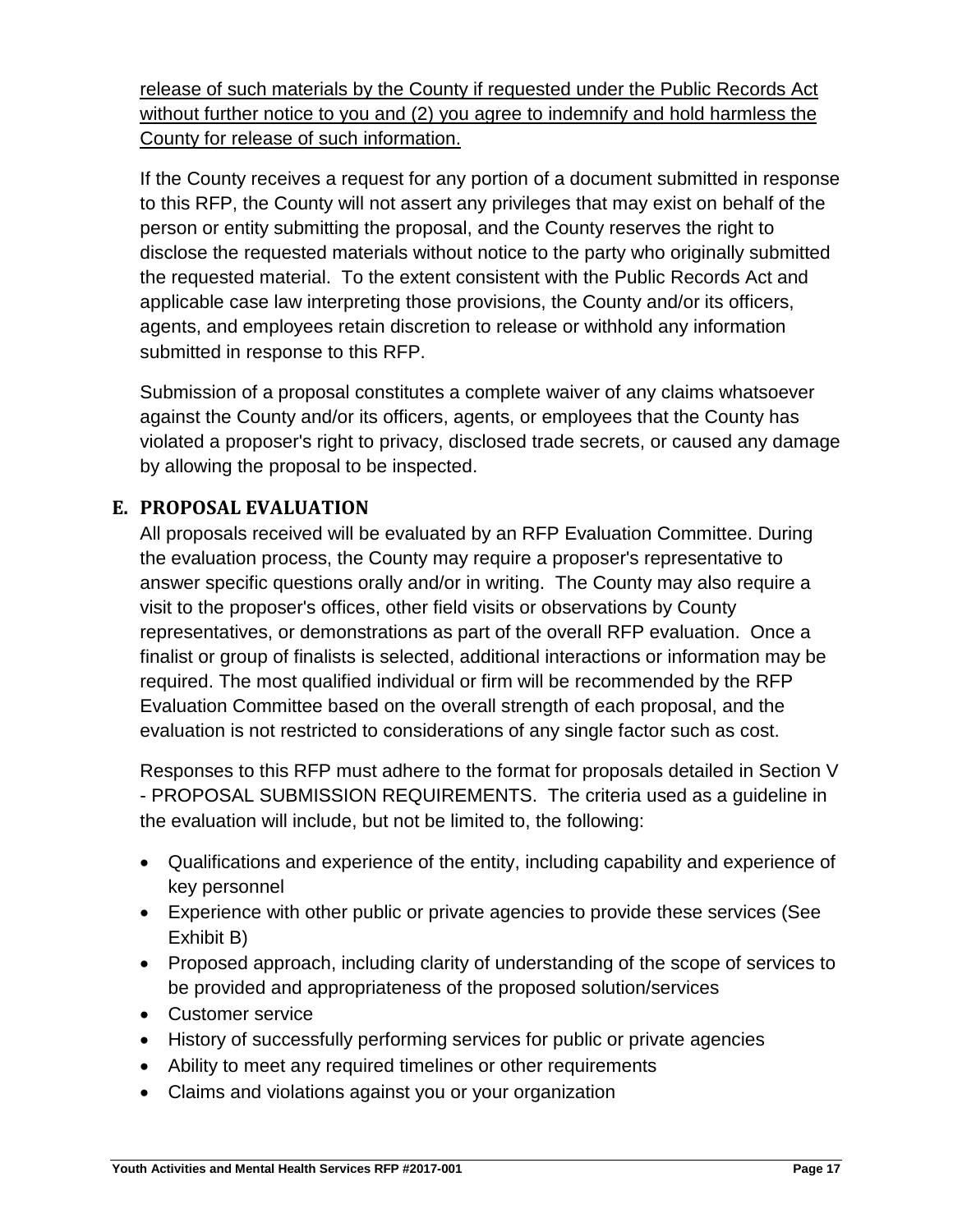- Cost to the County for the primary services described by this RFP
- References
- Compliance with County RFP and contractual requirements

The County may consider any other criteria it deems relevant, and the Evaluation Committee is free to make any recommendations it deems to be in the best interest of the County. Inaccuracy of any information supplied within a proposal or other errors constitute grounds for rejection of the proposal. However, the County may, in its sole discretion, correct errors or contact a proposer for clarification.

Note that the County reserves the right to evaluate proposals solely based on each provider's written submission. In relation to written materials, evaluation will be performed only on the material included directly in the proposal itself unless otherwise indicated or requested by the County. Your proposal must be complete without relying on external websites, sales brochures, marketing materials or white papers.

The County reserves the right to accept proposals other than those with lowest costs.

## <span id="page-17-0"></span>**F. PROPOSAL RECOMMENDATION**

The Evaluation Committee will recommend a provider or providers or may recommend that the proposals be rejected. The County will then make its own decision as to whether to accept or reject the recommendations from the Evaluation Committee. Ultimate acceptance or rejection of the recommended proposal and execution of a contractual agreement is the independent prerogative of the County, notwithstanding any recommendations made by the Evaluation Committee. The County reserves the right to negotiate with any provider to finalize an agreement in relation to the proposer's response.

## <span id="page-17-1"></span>**G. NOTICE TO PROPOSERS**

The County is not required to give notice to proposers in any specific format or on any particular timeline. At some point prior to execution of a final agreement for the requested services, the County will notify those who submitted proposals of their non-selection. Proposers may be notified at different times depending on the needs of the County.

## <span id="page-17-2"></span>**H. PROTEST PROCESS**

If a proposer desires to protest the selection decision, the proposer must submit by facsimile or email a written protest within five (5) business days after the delivery of the notice about the decision. The written protest should be submitted to the Management Analyst as outlined below. Protests received after the deadline will not be accepted. Protests must be in writing, must include the name and address of the proposer and the RFP number, and must state all the specific grounds for the protest. A protest that merely addresses a single aspect of the selected proposal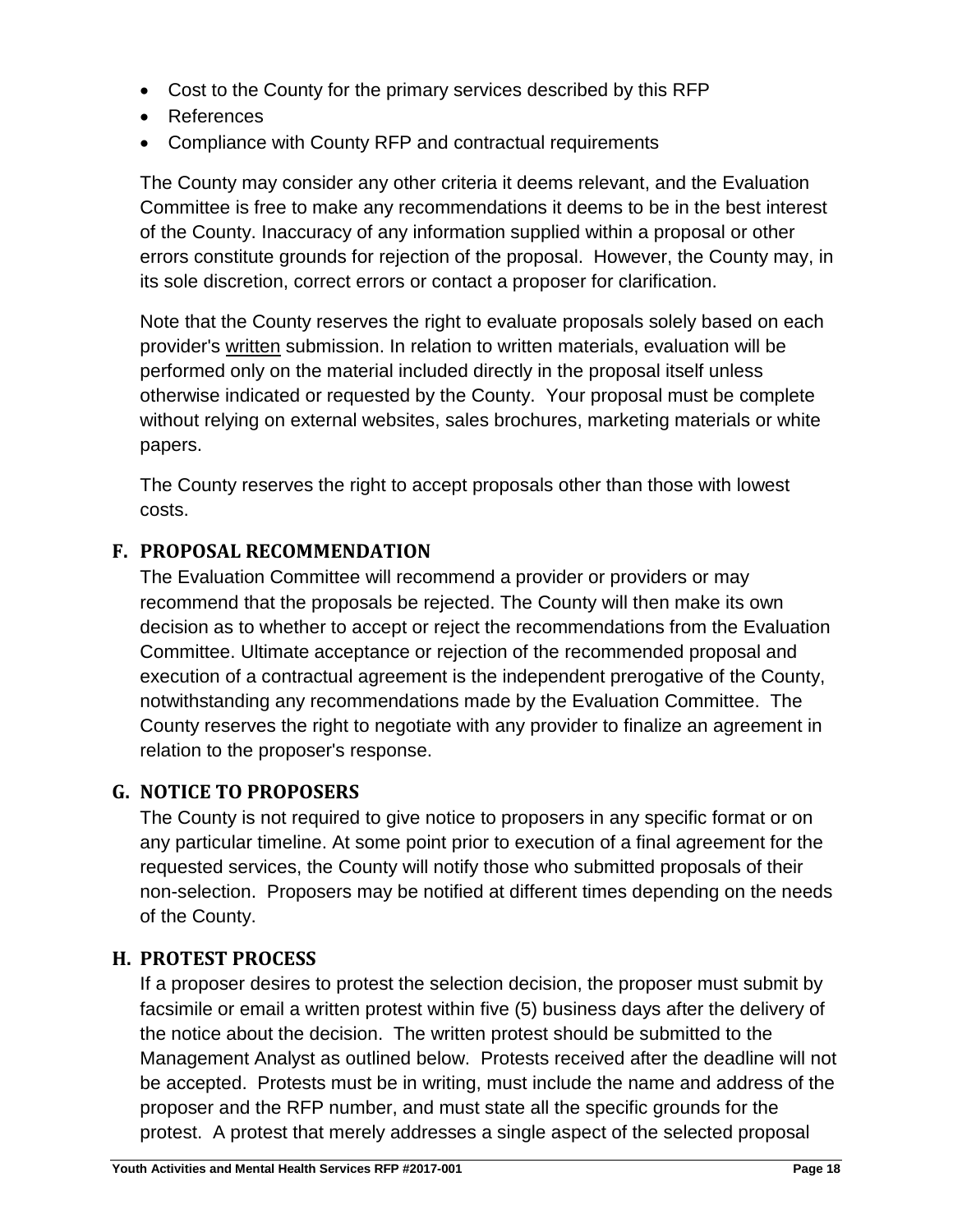(for example, comparing the cost of the selected proposal in relation to the nonselected proposal) is not sufficient to support a protest. A successful protest will include sufficient evidence and analysis to support a conclusion that the selected proposal, taken as a whole, is an inferior proposal.

The County will respond to a protest within ten (10) business days of receiving it, and the County may, at its election, set up a meeting with the proposer to discuss the concerns raised by the protest. The decision of the County will be final. The protest letter must be sent as follows:

> Ashnita Triolo, Management Analyst [atriolo@smcgov.org](mailto:atriolo@smcgov.org)

## <span id="page-18-0"></span>**SECTION V – PROPOSAL SUBMISSION REQUIREMENTS**

The proposal should be submitted in the following format:

## <span id="page-18-1"></span>**A. GENERAL INSTRUCTIONS**

All proposals should be typewritten or prepared on a computer and have consecutively numbered pages, including any exhibits, charts, and/or other attachments.

All proposals should adhere to the specified content and sequence of information described by this RFP.

Submit one (1) complete electronic (PDF, Microsoft Word document, etc.) version of your proposal and any required attachments to the County via [www.publicpurchase.com](http://www.publicpurchase.com/) per the instructions found on the publicpurchase.com website.

Submit twenty (20) hard copies of your proposal and any required attachments to:

Ashnita Triolo, Management Analyst County of San Mateo Probation Department Youth Services Center 222 Paul Scannell Drive San Mateo, CA 94402

## <span id="page-18-2"></span>**B. COVER LETTER**

Provide a one page cover letter on your letterhead that includes the address, voice and facsimile numbers, and e-mail address of the contact person or persons. List the name and title of each person authorized to represent the proposer in negotiations.

Unless the proposer is an individual, all proposals must be signed with a firm/company/partnership/entity name and by a responsible officer or employee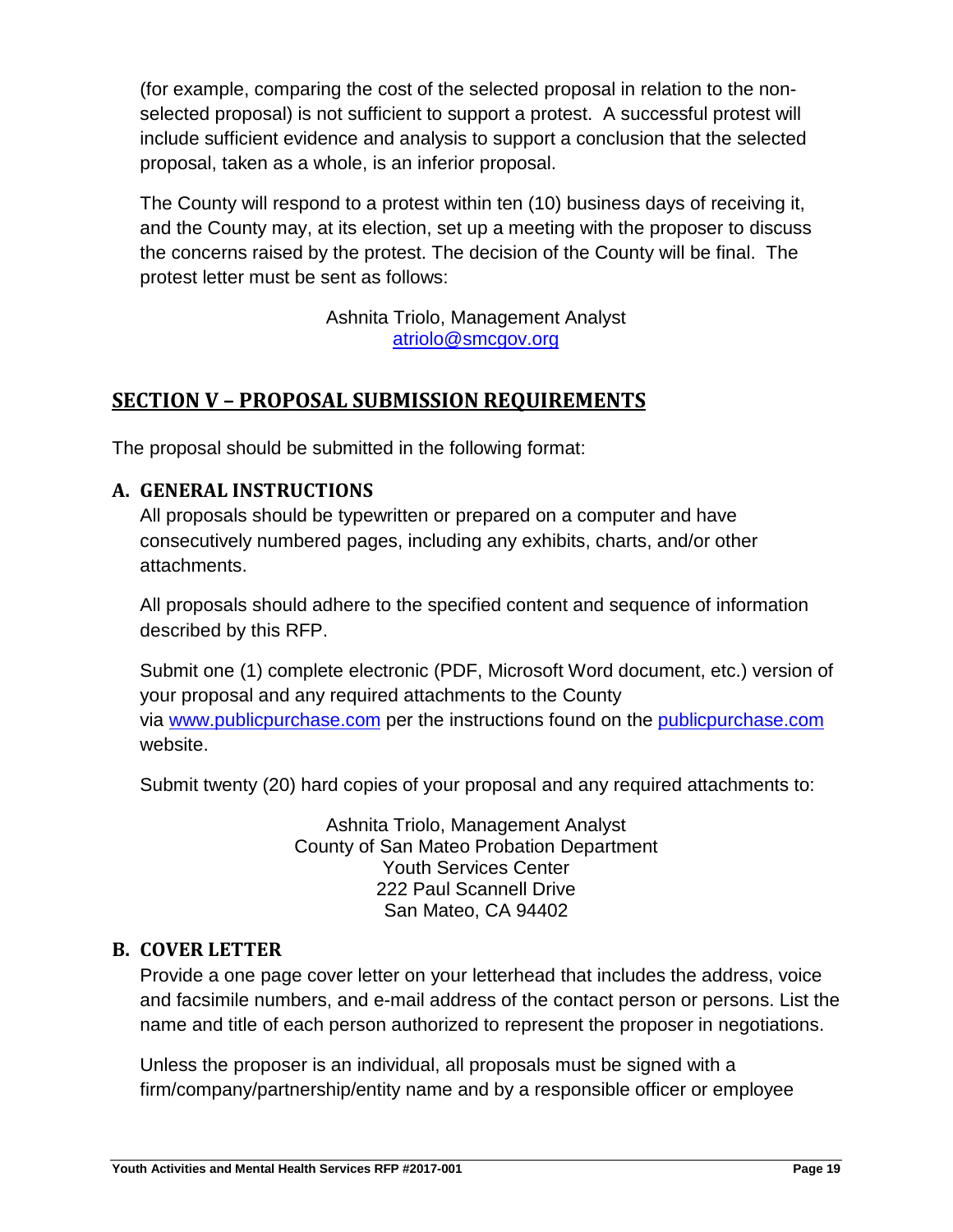indicating that officer or employee's authorization to commit the proposer to the terms of the proposal. Obligations assumed by such signature must be fulfilled.

## <span id="page-19-0"></span>**C. SPECIFIED CONTENT AND DETAILED SEQUENCE OF INFORMATION IN THE RFP**

Each proposal should include sections addressing the following information in the order shown in the following section. The proposer should be sure to include all information that it feels will enable the Evaluation Committee and, ultimately, the County to make a decision. Failure of the proposer to provide specific, detailed information may result in its proposal being rejected in favor of a sufficiently-detailed proposal. Any necessary exhibits or other information, including information not specifically requested by this RFP but that you feel would be helpful, should be attached to the end of the proposal. The party submitting the materials should keep in mind the limitations on confidential information described in Section IV.

## <span id="page-19-1"></span>**D. TABBING OF SECTIONS**

## **TAB 1 Qualifications and Experience (2 pages max + Submission of Exhibit B)**

- 1) Provide a statement of qualifications for your organization, including an organization chart **(1 page max)**, a statement of the size of firm, a description of services provided by your organization, and a statement of the extent of experience/history providing the services requested by this RFP.
- 2) How many full time employees (FTEs) do you plan to assign to this project if you are selected?
- 3) How many people in total are employed by your company? Delineate between employees and consultants.
- 4) In Exhibit B, please list all contracts serving at-risk or justice involved youth over the past 3 years (Item 1) and all current contracts and commitments (Item 2). If you failed or refused to complete a contract, please provide details (Item 3).
- 5) In Exhibit B (Item 4) list the professional qualifications for each individual that would be assigned to provide services requested by this RFP, including date and educational institutions of any applicable degrees, additional applicable training (certifications for evidence-based programs), and any professional certifications and/or licensing.

## **TAB 2 Philosophy and Service Model (3 pages max + Exhibit C):**

This section describes your philosophy and service model for meeting the services required by this RFP. Relevant considerations include the quality and feasibility of your approach to meeting these needs, the manner in which you plan to provide adequate staffing (including planning for absences and back-up coverage, training, background checks, and staff monitoring, etc.), and equipment or other resources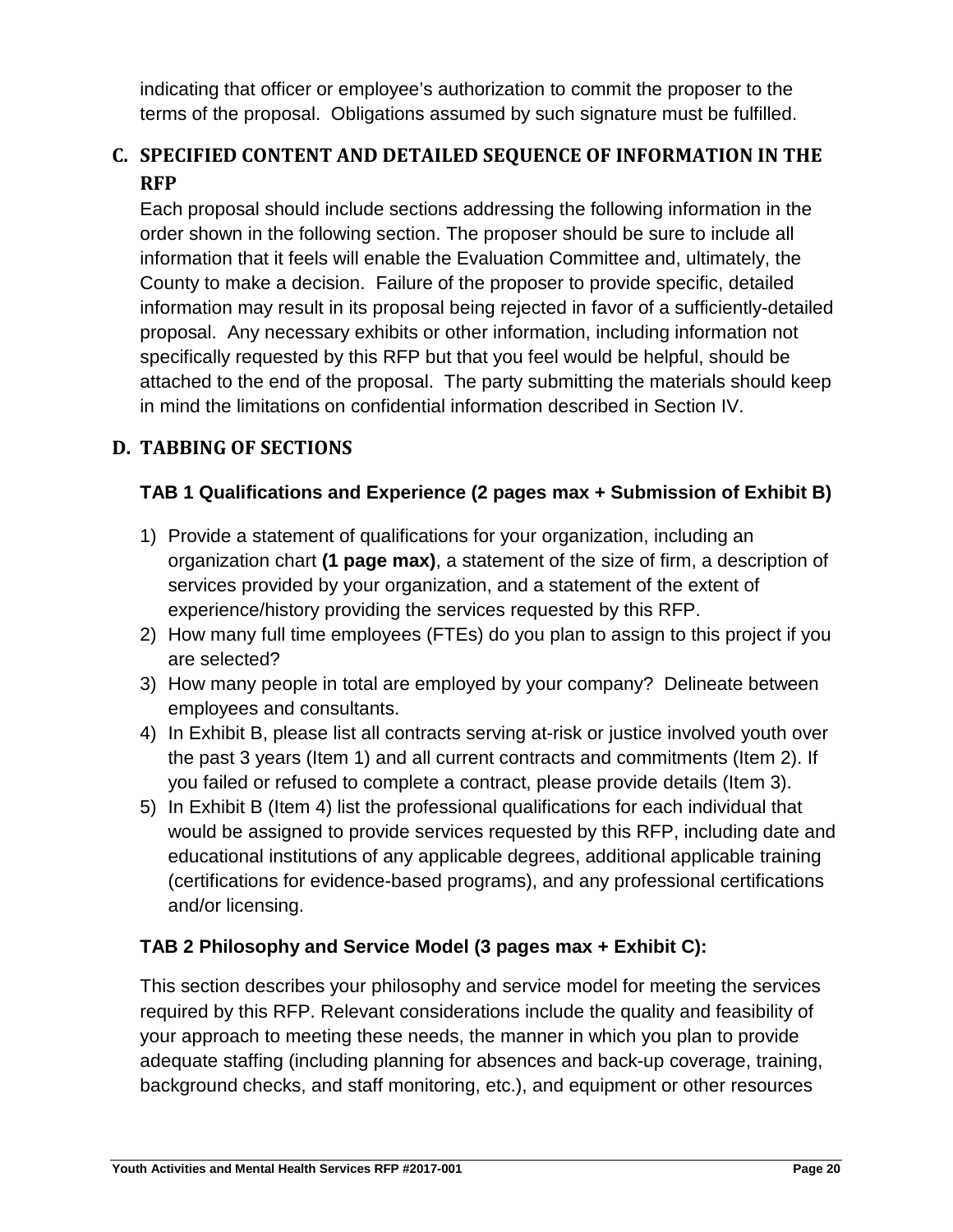provided by you (if applicable). Keep these considerations in mind as you respond to the following:

- 1) Describe any promising practices/evidence-based practices (EBP) your organization plans to implement to meet the requirements for this RFP. Please include the name of each curriculum/intervention that will be implemented.
- 2) List your needs for physical space and/or equipment at the County during this engagement, if any, aside from space or equipment that would be provided by the County as an obvious aspect of the requested services (for example, space to treat patients, computers to document services, etc.).
- 3) Identify how you will meet all other aspects of the scope of work and related requirements stated above. List any items that you cannot provide.
- 4) Provide information on any other pertinent services, if any, that you will offer that will reduce costs or enhance revenue for the County.
- 5) Please complete Exhibit C, being sure to identify all direct services provided through your program, including projected hours and clients for each. These must be consistent with your Project Budget (Exhibit D).

## **TAB 3 Protocols for Addressing Concerns (1 page max):**

- 1) In the event of a routine problem, who is to be contacted within your organization?
- 2) In the event of the identification of a problem by the County, its clients/patients, and/or other applicable constituents, describe how you will address such problems and the timeframe for addressing them.

## **TAB 4 Claims, Licensure, Non-Discrimination, and Health Insurance Portability and Accountability Act (HIPAA) Violations Against Your Organization (1 page max):**

1) List any current licensure, HIPAA, non-discrimination claims against you/your organization and those having occurred in the past five years, especially any resulting in claims or legal judgments against you.

## **TAB 5 Cost Analysis and Budget for Primary Services (1 page max + Exhibit D):**

- 1) Provide a detailed explanation for all costs associated with your providing the requested services if you are selected. Please complete the budget form for each fiscal year (Exhibit D).
- 2) Is travel time to the County expected to be billable? If so, how will travel time invoices be calculated? Generally, proposals that do not include travel time or expenses are preferred unless the services requested require travel as part of the service.
- 3) Include start-up costs, if any.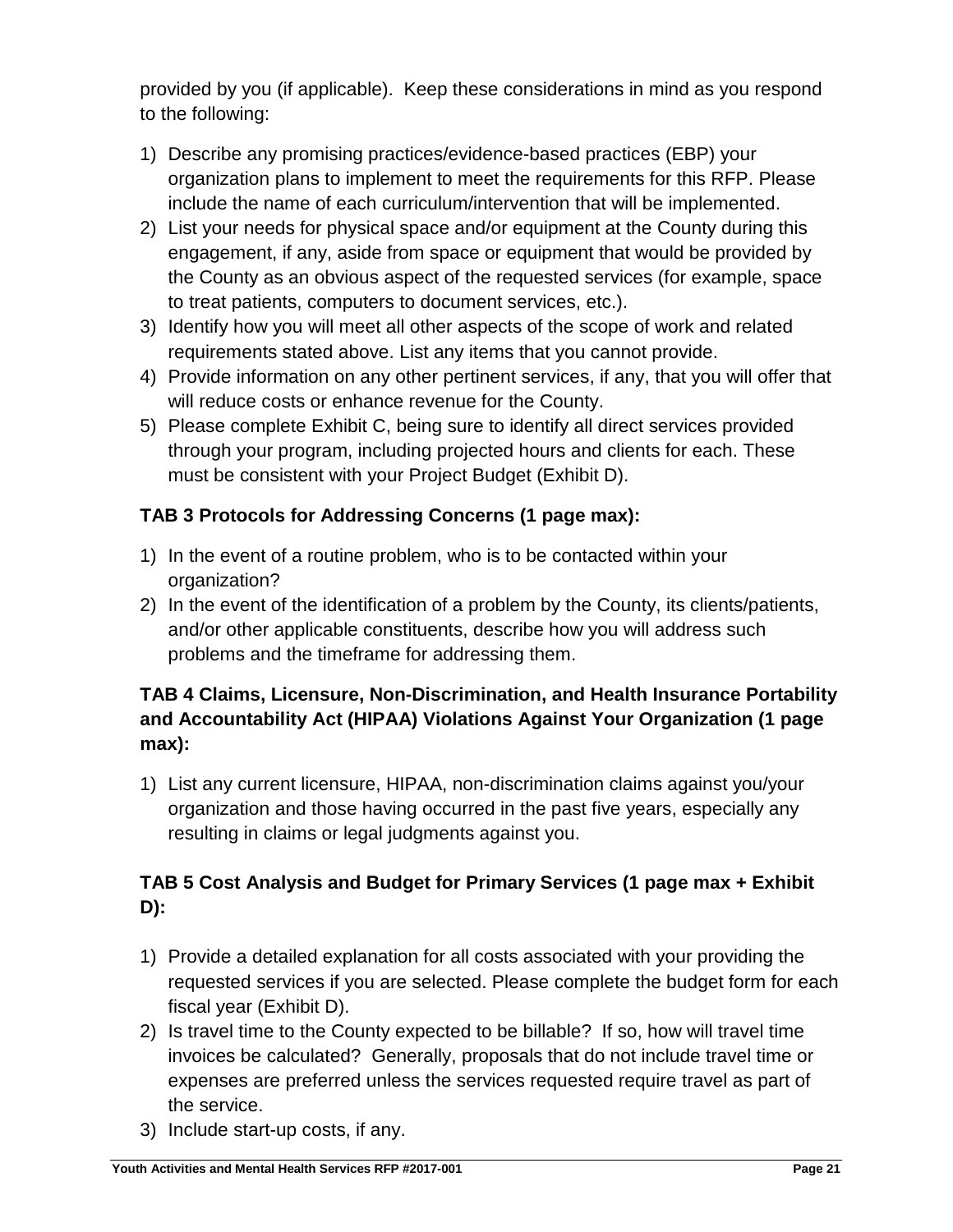## **TAB 6 Cooperative Purchasing:**

- 1) State whether the resultant contract can be extended to other San Mateo County departments and/or public agencies in the San Francisco Bay area upon their request. Your response to this inquiry will not affect the selection decision unless other factors are deemed to be equal by the County.
- 2) List any additional services that you foresee may be necessary, if any, and list the proposed costs for such services.

## **TAB 7 Quality/Program Evaluation (1 page max + Exhibit E):**

- 1) Describe how your agency/organization currently uses data to inform your work with clients.
- 2) Describe your organizations current capacity to successfully collect the required data specified in Section II C (See Exhibit E).

## **TAB 8 References (1 page max):**

- 1) List at least three business references for which you have recently provided similar services. Include contact names, titles, phone numbers and e-mail addresses for all references provided.
- 2) Provide at least three client/patient references, if applicable and appropriate, for whom you have provided more than occasional services. Include names, titles, email addresses and phone numbers for these individuals.

## **TAB 9 Statement of Compliance with County Contractual Requirements:**

A sample of the County's standard contract (including Exhibits A and B) is attached to this RFP. Each proposal must include a statement of the proposer's commitment and ability to comply with each of the terms of the County's standard contract, including but not limited to the following:

- 1) The County non-discrimination policy
- 2) The County equal employment opportunity requirements
- 3) County requirements regarding employee benefits
- 4) The County jury service pay ordinance
- 5) The hold harmless provision
- 6) County insurance requirements
- 7) The County's Living Wage Ordinance (see Section II F., Item 2)
- 8) All other provisions of the standard contract

In addition, the proposer should include a statement that it will agree to have any disputes regarding the contract venued in San Mateo County or Northern District of California.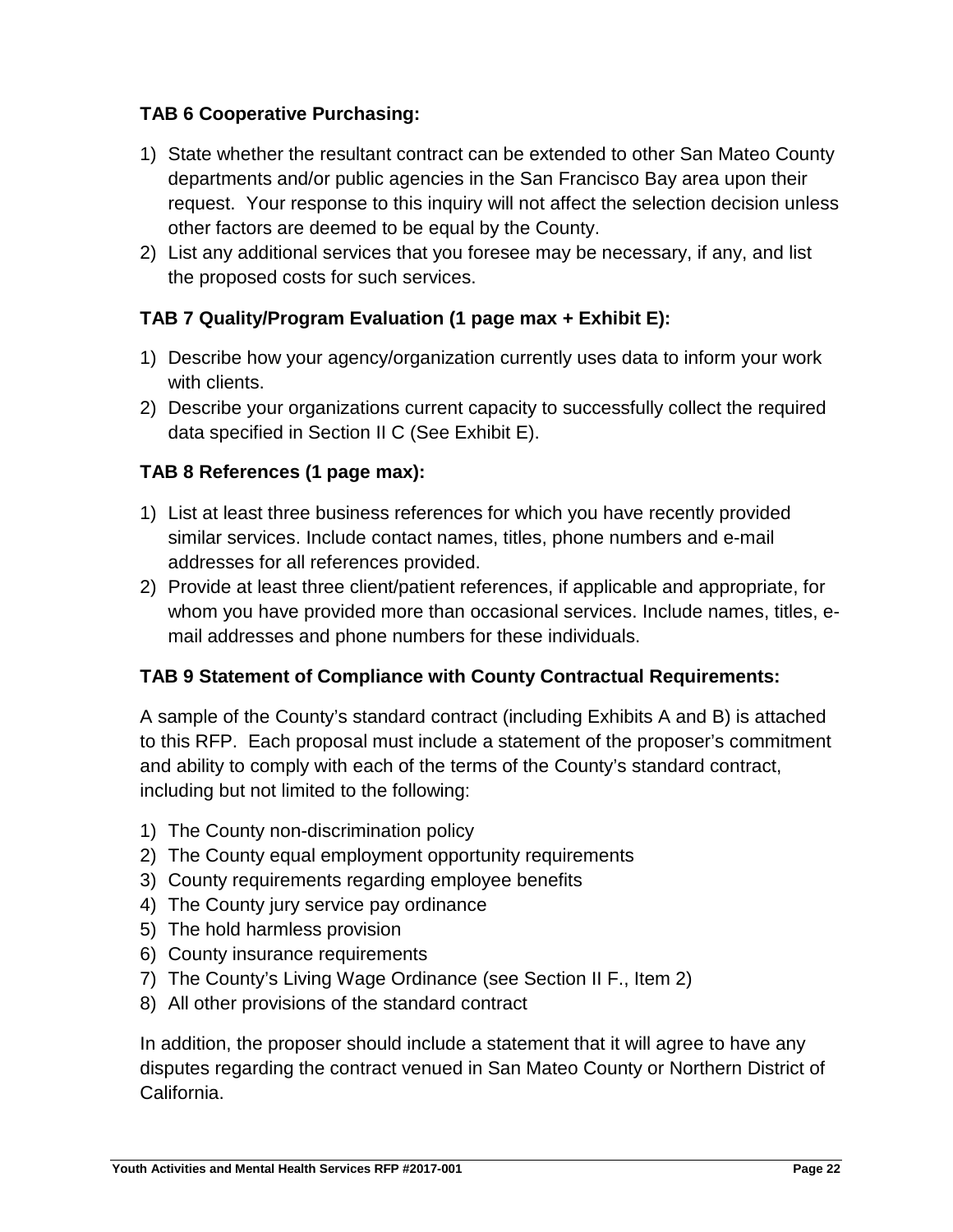The proposal must state any objections to any terms in the County's contract template and provide an explanation for the inability to comply with the required term(s). If no objections are stated, the County will assume the proposer is prepared to sign the County standard contract template as-is.

**NOTE**: The sample Standard Contract Template enclosed with this RFP is a template and does not constitute the final agreement to be prepared for the selected service provider. Do not insert any information or attempt to complete the enclosed sample contract template. Once a provider is selected, the County will work with the selected provider to draft a provider-specific contract using the template. However, each proposal should address the general terms of the standard contract as requested within this RFP.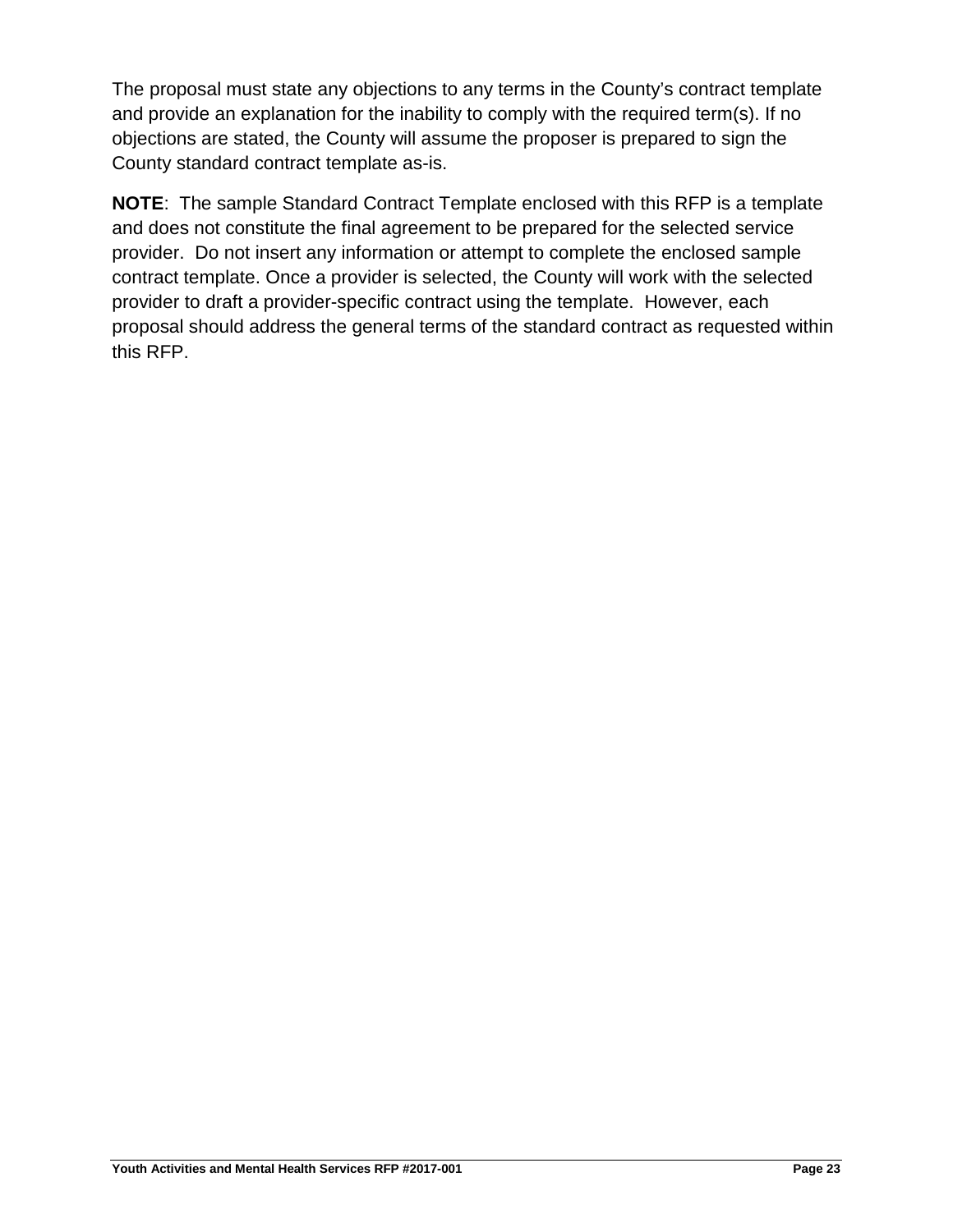## <span id="page-23-0"></span>**SECTION VI – EXHIBITS**

#### **Exhibit A:** *Vendor Registration Instructions*

#### 1. *Register with Public Purchase:*

Use the link below to begin the registration process. *It can take up to 24 hours for your account to become active.*

You will receive an email from [notices@publicpurchase.com](mailto:notices@publicpurchase.com) letting you know your account is activated.

Be sure and **add this email address to your contacts** to avoid the bid notification emails being sent to your junk folder.

<https://www.publicpurchase.com/gems/register/vendor/register>

## **If you have previously registered with Public Purchase, please proceed directly to step 2.**

#### 2. *Register with an Agency:*

- A. Once you have received your activation email from Public Purchase **log into**  [www.publicpurchase.com](http://www.publicpurchase.com/) and accept the terms and conditions of use.
- B. **Click on the "Tools" tab, Click on the "Agencies" tab.** (Agency tab in bar under tools)
- C. This will take you to the agency search page. In the agency name box type in **San Mateo.** Leave the "new agency since" box blank. Make sure Registration Status says "ALL". **Click on "search"** this will bring up the agency below, to the far right of it you will see "view" and "Register" **click on the "Register"** link to complete the vendor registration with the agency.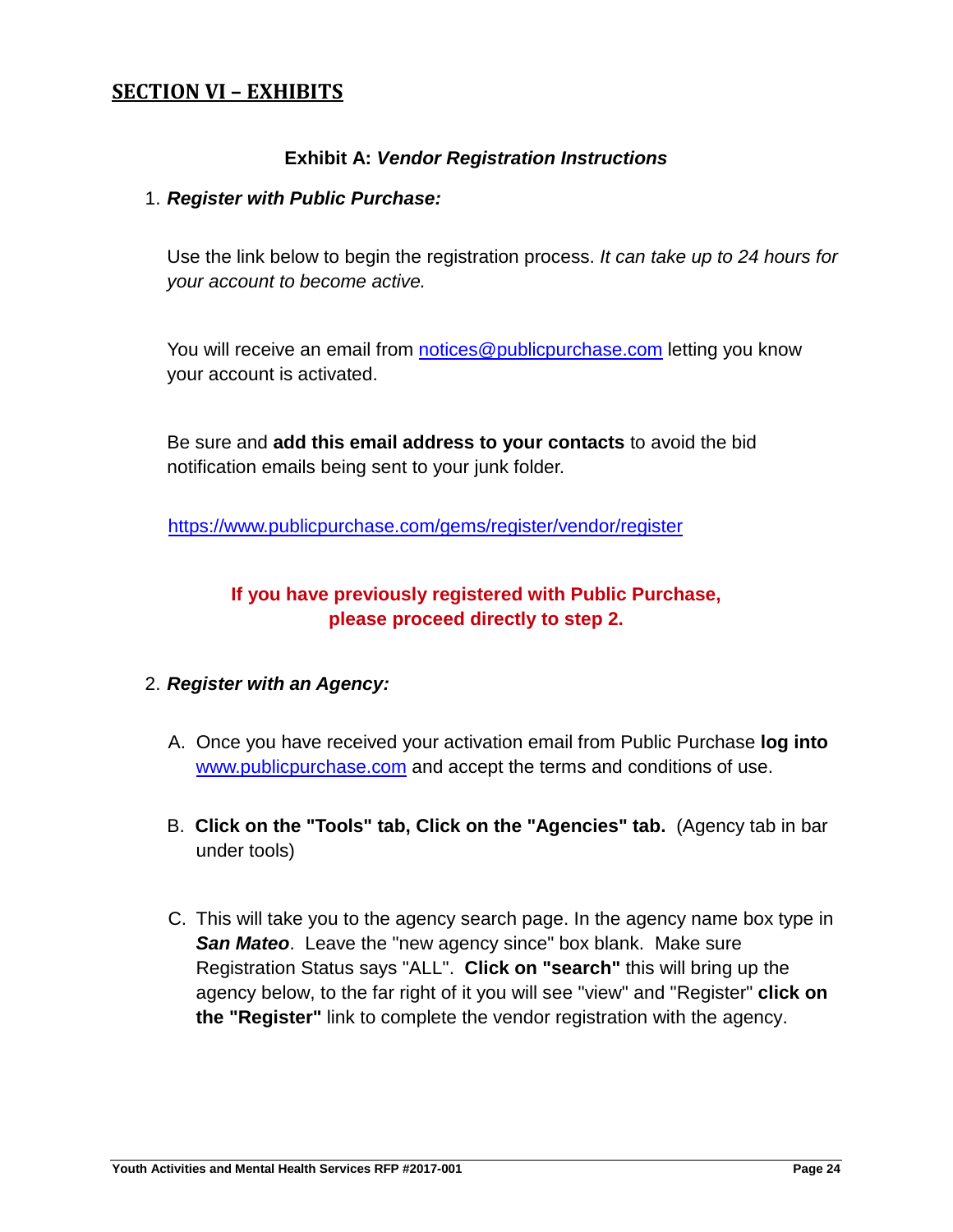1. List contracts completed in last three years with at-risk youth and/or youth on probation.

| Year | <b>Contracting</b><br><b>Agency</b> | <b>Type of</b><br>Service | <b>Location</b> | <b>Amount</b> |
|------|-------------------------------------|---------------------------|-----------------|---------------|
|      |                                     |                           |                 |               |
|      |                                     |                           |                 |               |
|      |                                     |                           |                 |               |
|      |                                     |                           |                 |               |
|      |                                     |                           |                 |               |
|      |                                     |                           |                 |               |
|      |                                     |                           |                 |               |

2. List contracts, or other commitments (e.g. consulting arrangements), currently in force.

| Year | <b>Contracting</b><br><b>Agency</b> | <b>Type of<br/>Service</b> | <b>Location</b> | <b>Amount</b> |
|------|-------------------------------------|----------------------------|-----------------|---------------|
|      |                                     |                            |                 |               |
|      |                                     |                            |                 |               |
|      |                                     |                            |                 |               |
|      |                                     |                            |                 |               |
|      |                                     |                            |                 |               |
|      |                                     |                            |                 |               |
|      |                                     |                            |                 |               |

3. Provide details of any failure or refusal to complete a contract.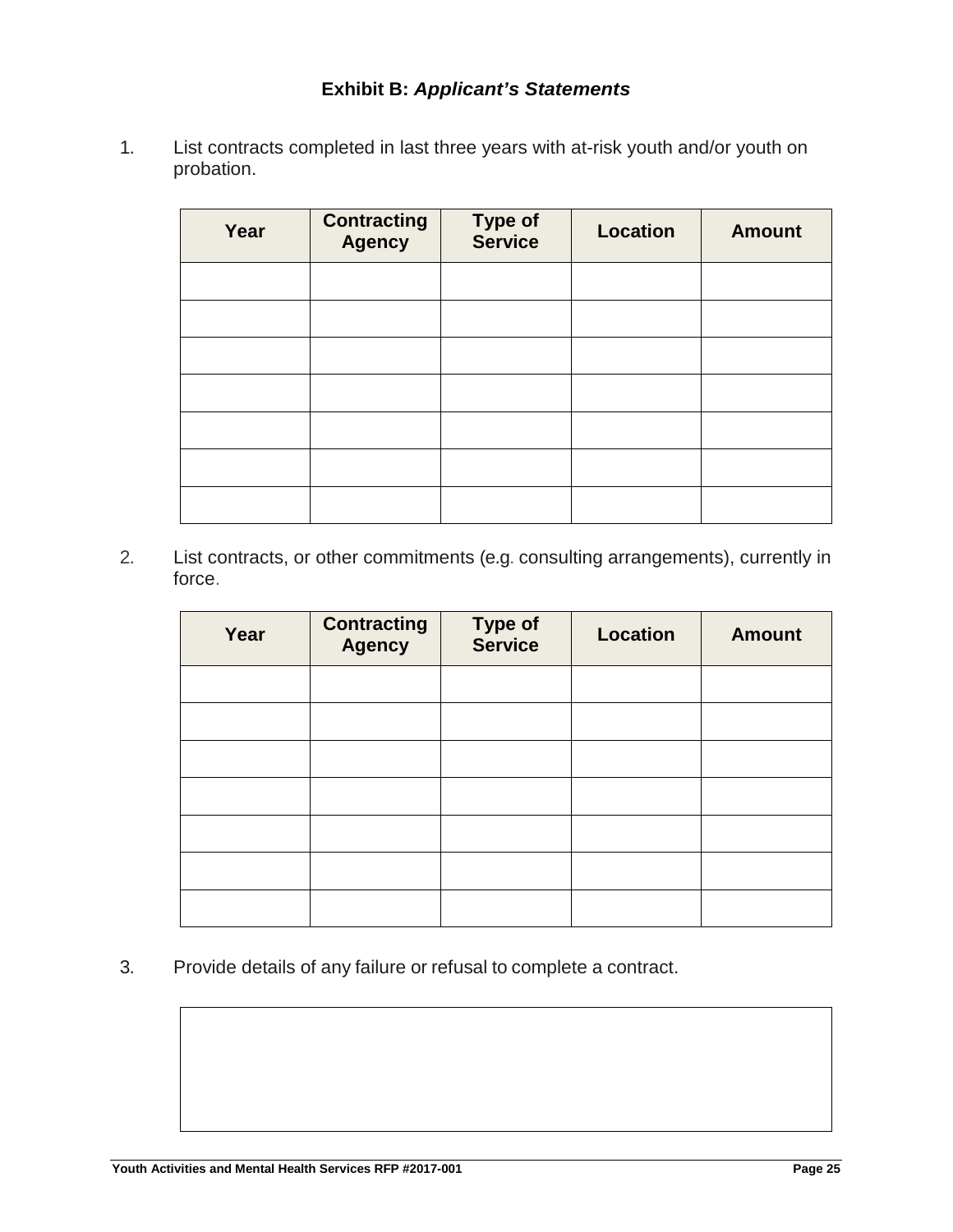4. Provide professional qualification for each individual that would be assigned to provide services requested in this RFP.

| <b>Personnel Name</b> | <b>FTE/Salary</b> | <b>Applicable</b><br>Degrees (Degree/<br>Year /Institution) | <b>Professional</b><br>Licenses/<br><b>Certifications</b><br>for EBP |
|-----------------------|-------------------|-------------------------------------------------------------|----------------------------------------------------------------------|
|                       |                   |                                                             |                                                                      |
|                       |                   |                                                             |                                                                      |
|                       |                   |                                                             |                                                                      |
|                       |                   |                                                             |                                                                      |
|                       |                   |                                                             |                                                                      |
|                       |                   |                                                             |                                                                      |
|                       |                   |                                                             |                                                                      |
|                       |                   |                                                             |                                                                      |
|                       |                   |                                                             |                                                                      |
|                       |                   |                                                             |                                                                      |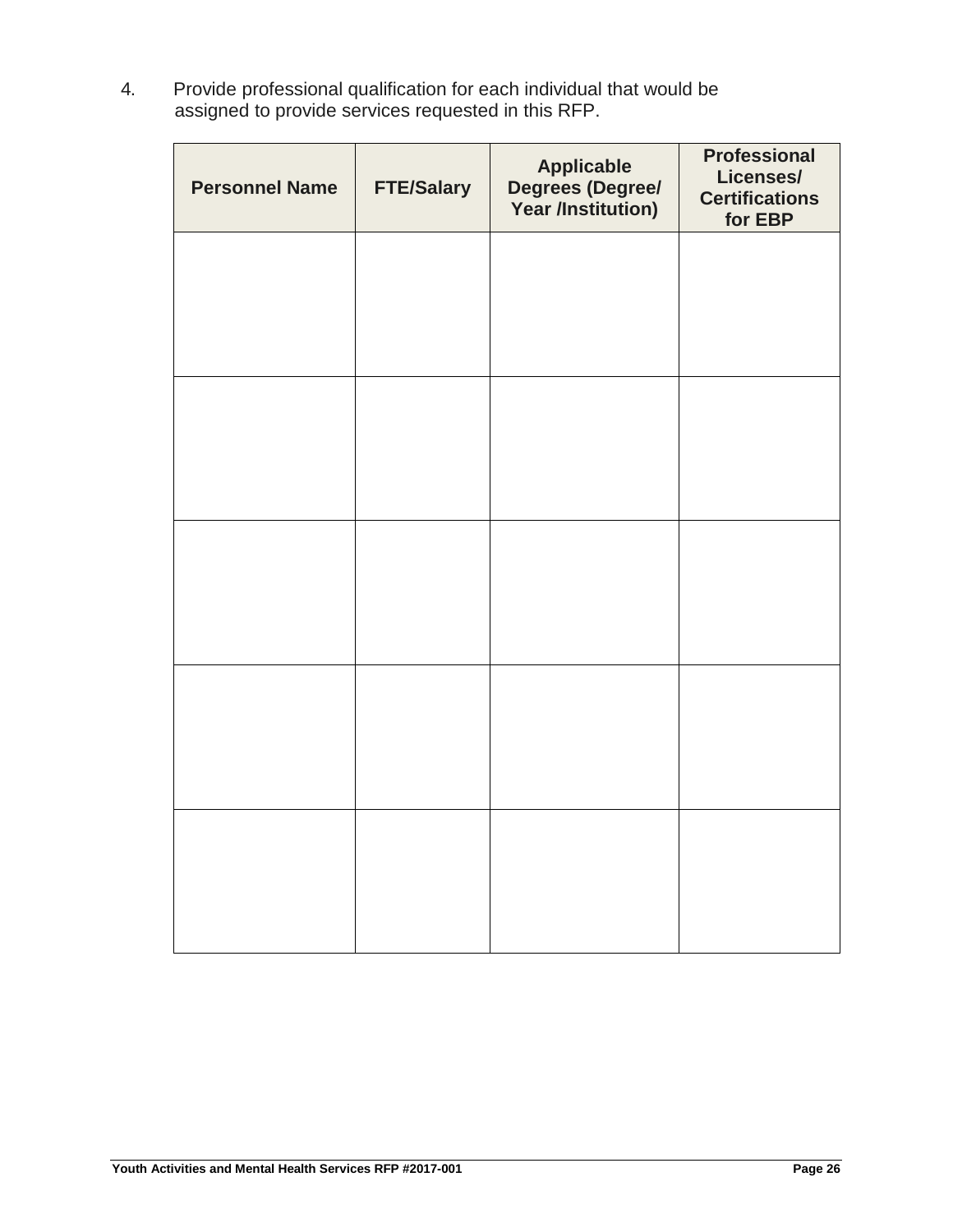#### *Exhibit C: Clients and Services Form*

Please complete the following questions about your proposed services and clients

- 1. Please tell us about your program, identifying the following:
	- a. The specific types of services you will provide. Be sure to indicate any use of curriculums/interventions you will implement that are evidence-based.
	- b. Where will these services be provided? Indicate geographical location as well as site.
	- c. What is the expected timing of these services? (i.e., when will they begin and end, how frequently will they be provided, year-round vs. school-year etc.)

2. Please tell us about your target client population, including client characteristics and numbers you plan to serve.

3. Please complete the following for each direct service provided:

| <b>Direct Service Type</b> | Program<br><b>Component</b> | <b>Staff</b><br>Member(s)<br><b>Providing</b> | <b>Number of</b><br><b>Projected</b><br><b>Hours</b> | <b>Number of</b><br><b>Projected</b><br><b>Clients</b> |
|----------------------------|-----------------------------|-----------------------------------------------|------------------------------------------------------|--------------------------------------------------------|
|                            |                             |                                               |                                                      |                                                        |
|                            |                             |                                               |                                                      |                                                        |
|                            |                             |                                               |                                                      |                                                        |
|                            |                             |                                               |                                                      |                                                        |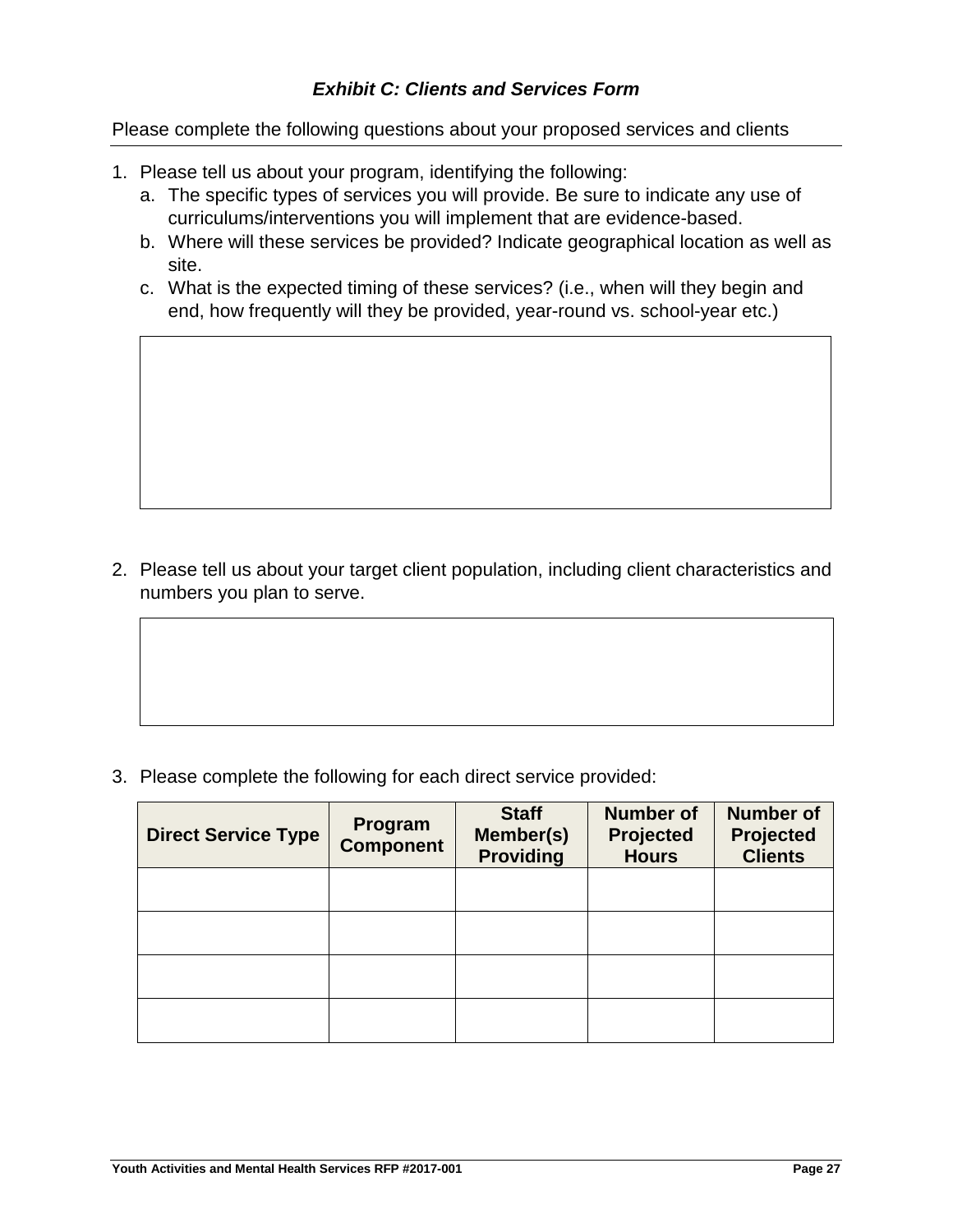### **Exhibit D:** *Budget Allocation*

#### **INSTRUCTIONS**

*This document (Exhibit D) provides instructions and budget forms required for RFP Number 2017-001: Youth Activities and Mental Health. Please follow the instructions below in completing the Budget Template. You will be asked to provide costs for each direct service component, indirect service component, and direct operating costs for each fiscal year. A sample completed budget is provided for illustration. Please doublecheck your math! Formulas are provided for ease of calculation but it is the submitters' responsibility to ensure that all numbers are accurate!*

#### **Getting Started**

- 1. Download the excel templates. These instructions are also included in the spreadsheets.
- 2. Go to the *Budget Template* tab. Enter the name of your program at the top. [Tip: Save your file with a different file name to preserve a blank template.]

#### **Section A. Direct Personnel Costs**

*General: Each line item consists of a direct service component of your program (e.g., "individual counseling"). The amount for each line item is automatically calculated as the product of the number of staff, the dollar rate (per hour per staff member), and the number of projected hours. You will be asked to project the number of clients served and hours of service provided for each fiscal year (FY).*

- 3. Enter each of your **service components** in column A (these should match the services identified in Exhibit C).
- 4. Enter the **number of staff** required to provide the service (i.e., how many staff are needed to provide a single hour of service). This is not the number of individual staff members providing the service at your program or agency. For example, you may employ 6 counselors in your program, but only 1 is needed to provide a single hour of individual counseling; thus, "1" should go in column 2. Similarly, a group service may always require 2 or 3 staff to provide each hour, so you would enter 2 or 3 in column B.
- 5. Enter the dollar **rate for a single staff member** in column C (this rate will be multiplied by the number of staff). If two or more staff members are needed to provide the service and they have different rates, please provide the average rate.
- 6. In column E, enter the **number of projected clients** and **number of projected hours** for FY18 in the cells indicated. Repeat for FY19 (column F) and FY20 (column G).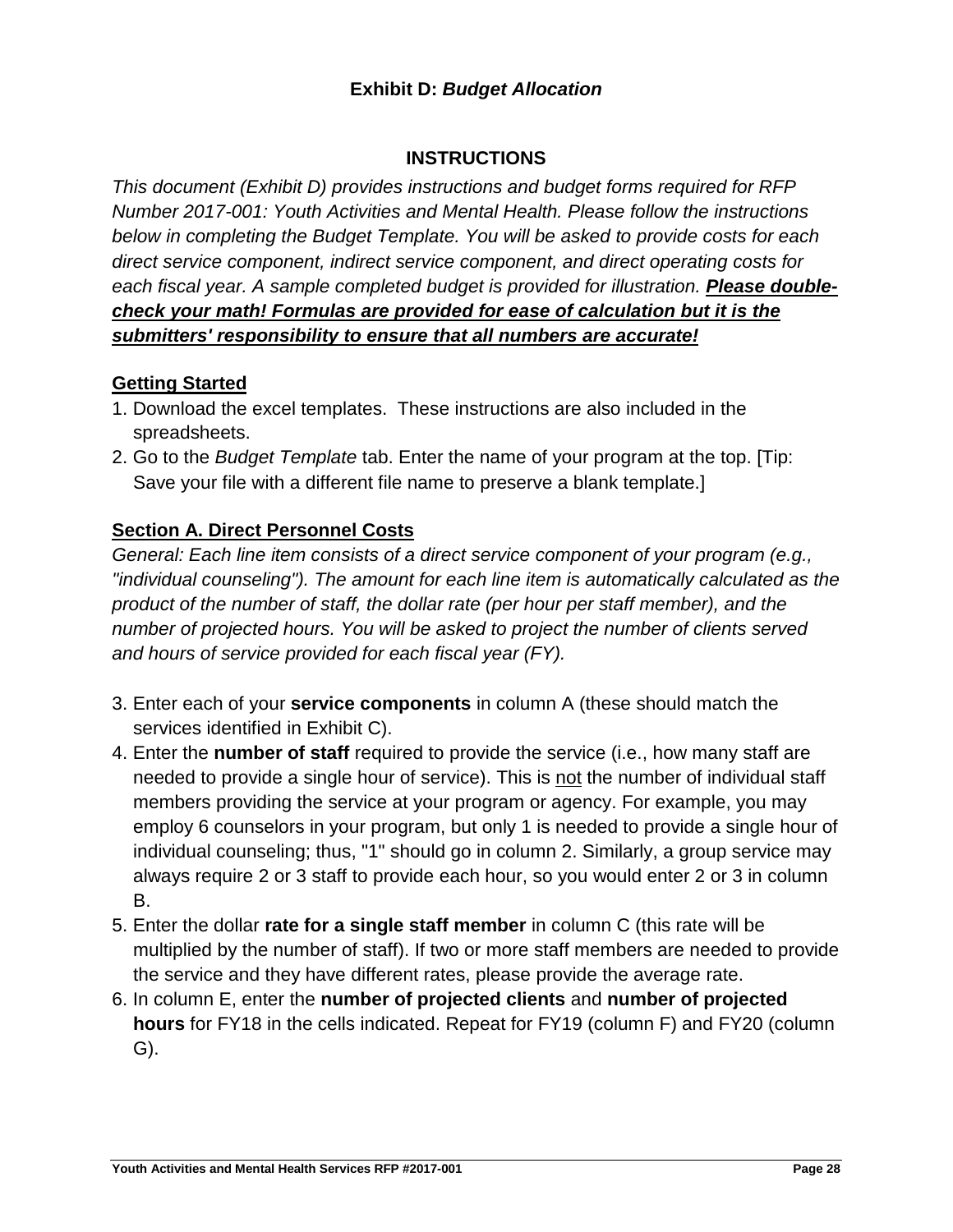- 7. Check that the service component subtotals (rows 8, 11, 14, etc.) are calculating correctly. Check that the project total column (H) is correct. Check that your direct personnel costs subtotal (row 30) is correct.
- 8. Indirect costs will only be applied to section A and are limited *to a maximum of 10%.* Please enter your indirect cost rate (if any) in column C, row 31. Please make sure this shows up as a percentage and that the amounts are calculating correctly in row 31, columns E-G. Double-check that your direct personnel costs total (row 32) is correct.

## **Section B. Indirect Personnel Costs**

*General: This section is intended for indirect services that support your direct services (e.g., data collection and evaluation, supervision, etc.). The amounts are calculated in the same way as Section A (i.e., the product of the number of staff, the dollar rate and the number of projected hours). In this section, however, you will not be asked to project number of clients.*

- 9. Enter the indirect services component in Column A. Note that "Data Collection and Evaluation" is already entered in row 36.
- 10. Following the instructions 4-7 above, enter the number of staff, rate and projected hours for each indirect services line item. Check that all subtotals and totals are correct.

## **Section C. Direct Operating Costs**

*General: This section is intended for direct costs of operating your program (e.g., food, supplies, other materials, etc.).* 

- 11. Enter the description of each direct cost component in column A.
- 12. Enter the total budget amount for each fiscal year in columns E-G. Check that totals are calculating correctly.

## **Total Program Budget**

13. Check that totals from sections A, B and C above are carried down correctly into rows 53-56. Check that your total program budget is correct.

## **Other Notes**

**If you need more rows in a section, please be aware that altering the template will likely affect the auto-calculation formulas. Do not change the general structure of the budget (i.e., do not add new sections or change the way amounts are determined). Again, please make sure that you double-check all calculations and ensure your numbers are correct before submitting.**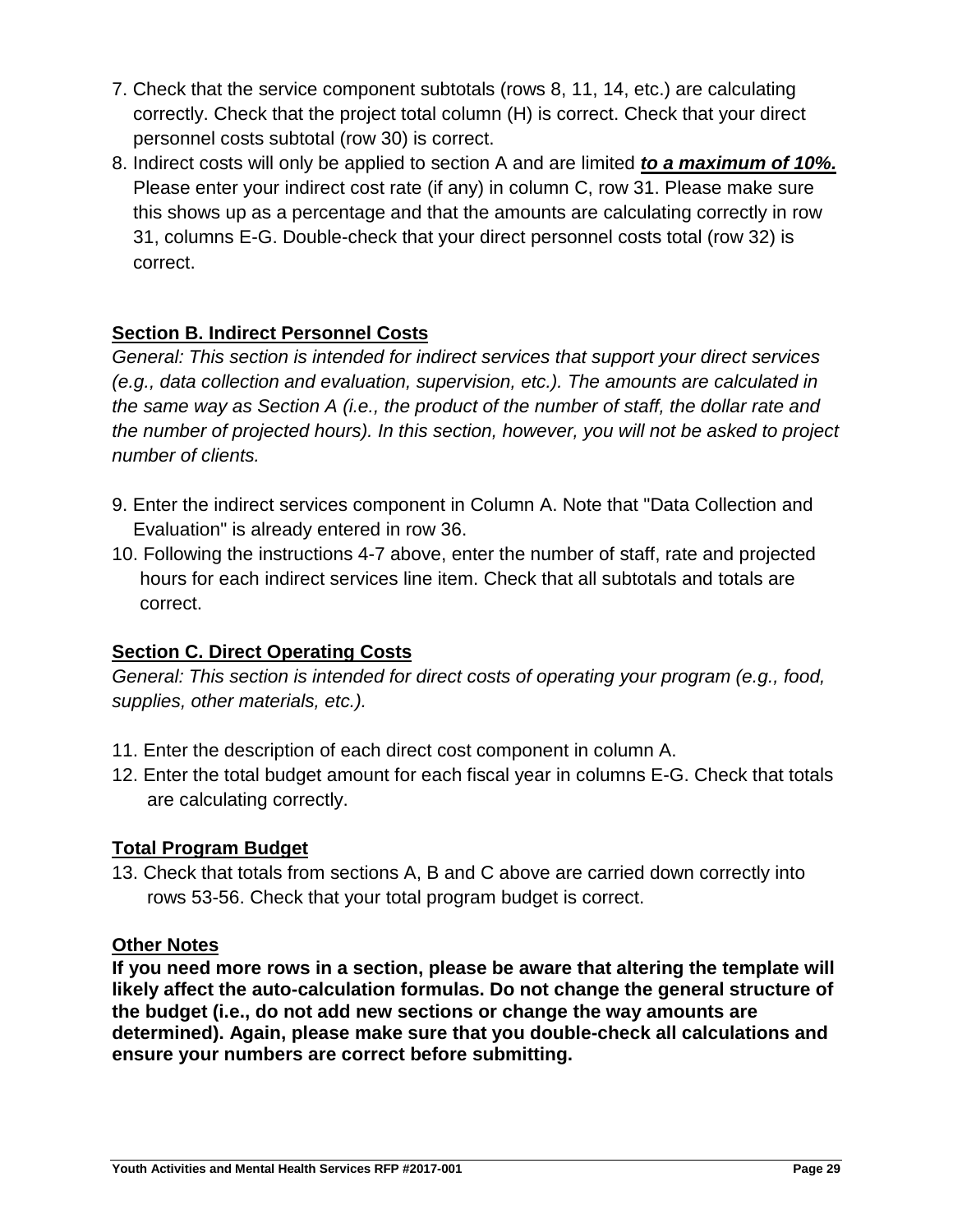## **Exhibit E:** *Statement of Capacity to Collect Data*

1. List method(s) by which your agency currently tracks Units of Service (Program Level Data). This may include databases and/or software.

2. Please list any staff currently trained to a.) administer the CANS with youth b.) train staff how to administer the CANS with youth.

| <b>Personnel Name</b> | <b>Training Level</b><br>(Check One)   | <b>Certification</b><br><b>Date</b> |
|-----------------------|----------------------------------------|-------------------------------------|
|                       | <b>Trained</b><br><b>Super Trainer</b> |                                     |
|                       | <b>Trained</b><br><b>Super Trainer</b> |                                     |
|                       | <b>Trained</b><br><b>Super Trainer</b> |                                     |
|                       | <b>Trained</b><br><b>Super Trainer</b> |                                     |
|                       | <b>Trained</b><br><b>Super Trainer</b> |                                     |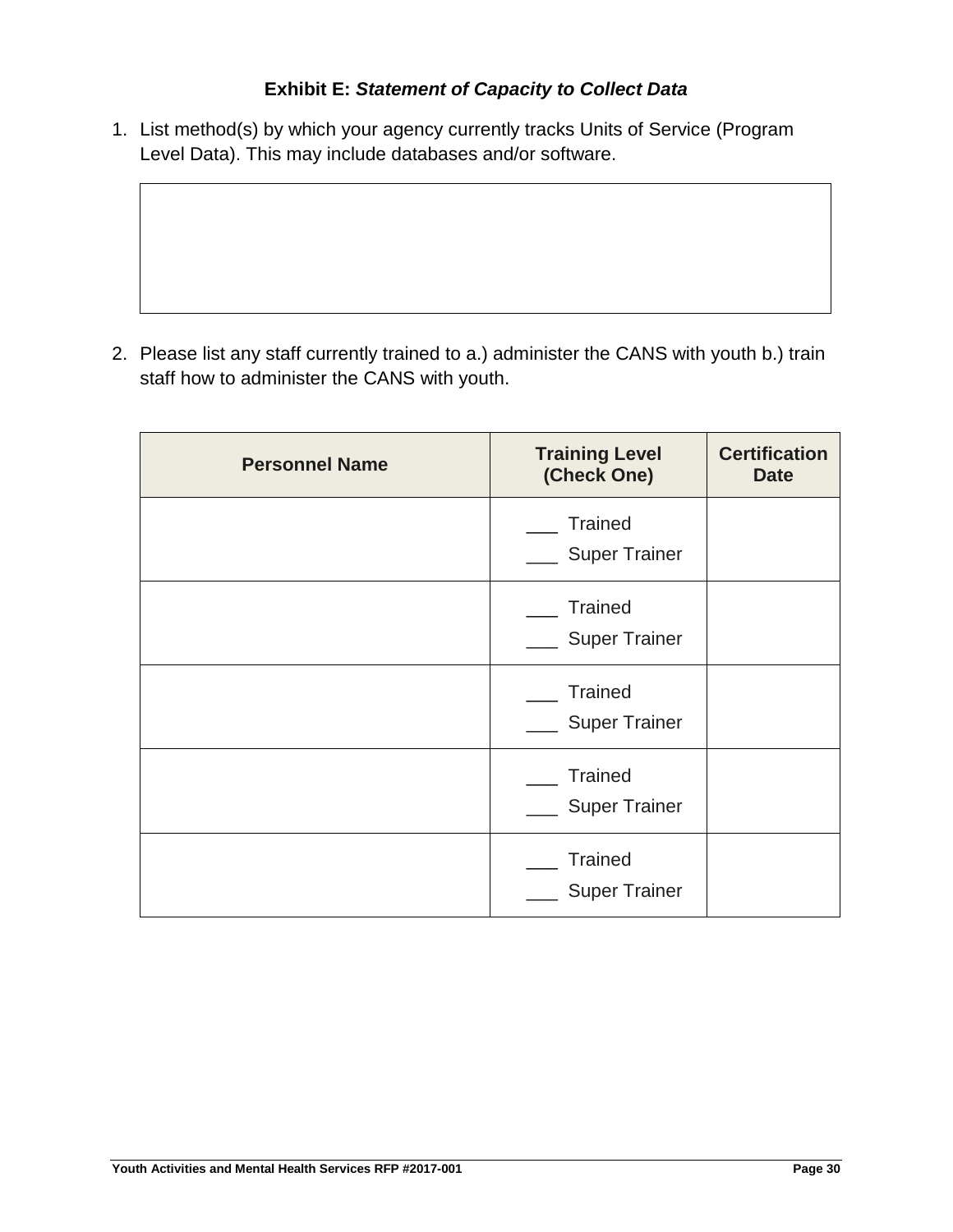#### **Agreement No. \_\_\_\_\_\_\_\_\_\_\_\_\_\_\_\_\_\_\_\_\_\_\_\_\_\_**

#### **AGREEMENT BETWEEN THE COUNTY OF SAN MATEO AND [Contractor name]**

This Agreement is entered into this \_\_\_\_\_ day of \_\_\_\_\_\_\_\_\_\_\_\_\_\_\_\_\_\_\_\_\_, 20\_\_\_\_\_\_, by and between the County of San Mateo, a political subdivision of the state of California, hereinafter called "County," and [Insert contractor legal name here], hereinafter called "Contractor."

\* \* \*

Whereas, pursuant to Section 31000 of the California Government Code, County may contract with independent contractors for the furnishing of such services to or for County or any Department thereof; and

Whereas, it is necessary and desirable that Contractor be retained for the purpose of [Enter information here].

#### **Now, therefore, it is agreed by the parties to this Agreement as follows:**

#### **1. Exhibits and Attachments**

The following exhibits and attachments are attached to this Agreement and incorporated into this Agreement by this reference:

Exhibit A—Services Exhibit B—Payments and Rates Attachment H—HIPAA Business Associate Requirements Attachment I—§ 504 Compliance Attachment IP – Intellectual Property

#### **2. Services to be performed by Contractor**

In consideration of the payments set forth in this Agreement and in Exhibit B, Contractor shall perform services for County in accordance with the terms, conditions, and specifications set forth in this Agreement and in Exhibit A.

#### **3. Payments**

In consideration of the services provided by Contractor in accordance with all terms, conditions, and specifications set forth in this Agreement and in Exhibit A, County shall make payment to Contractor based on the rates and in the manner specified in Exhibit B. County reserves the right to withhold payment if County determines that the quantity or quality of the work performed is unacceptable. In no event shall County's total fiscal obligation under this Agreement exceed [write out amount] (\$Amount). In the event that the County makes any advance payments, Contractor agrees to refund any amounts in excess of the amount owed by the County at the time of contract termination or expiration. Contractor is not entitled to payment for work not performed as required by this agreement.

#### **4. Term**

Subject to compliance with all terms and conditions, the term of this Agreement shall be from [Month and day] , 20[last 2 digits of start year], through [Month and day] , 20[last 2 digits of end year].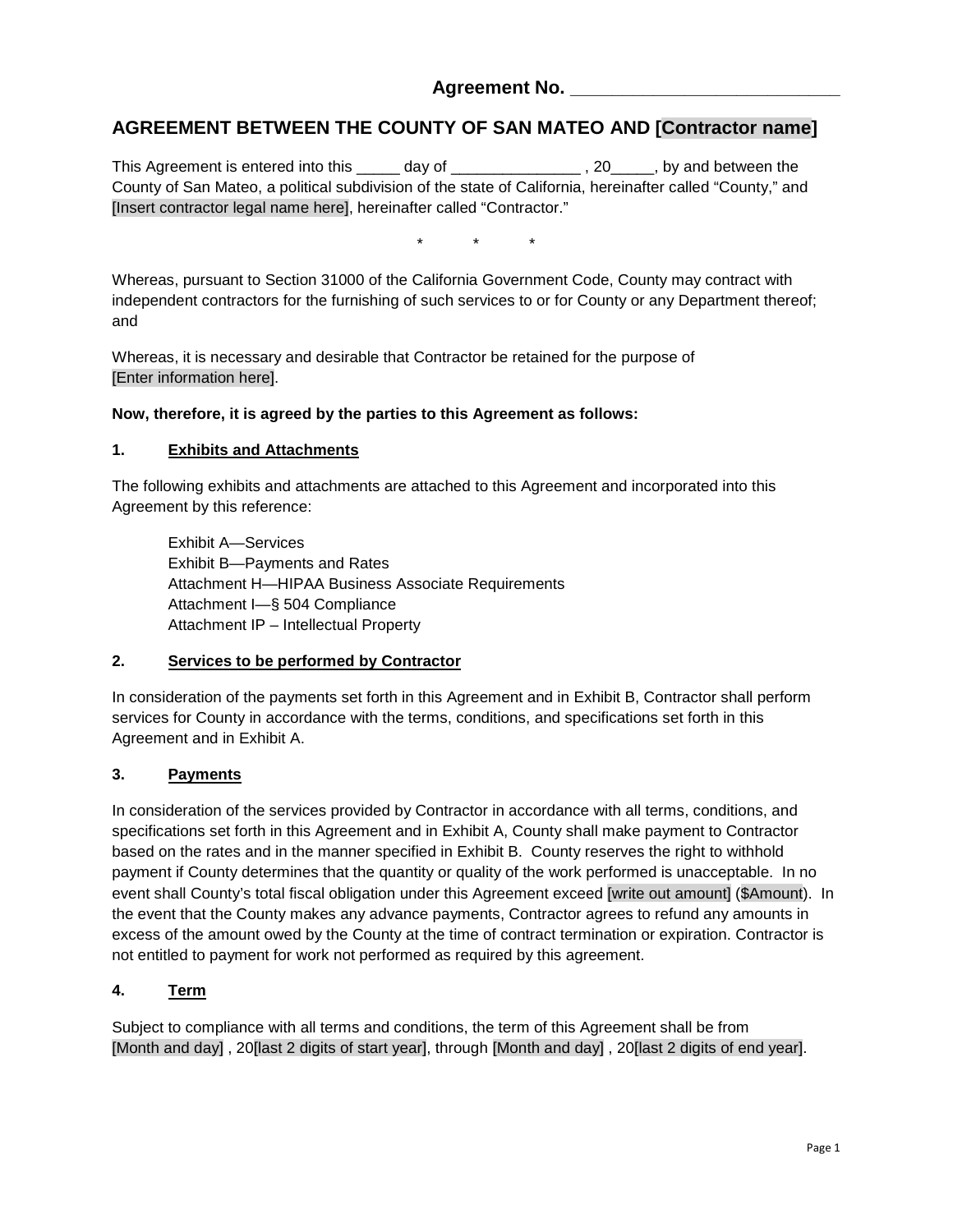#### **5. Termination**

This Agreement may be terminated by Contractor or by the [Title of County Department Head] or his/her designee at any time without a requirement of good cause upon thirty (30) days' advance written notice to the other party. Subject to availability of funding, Contractor shall be entitled to receive payment for work/services provided prior to termination of the Agreement. Such payment shall be that prorated portion of the full payment determined by comparing the work/services actually completed to the work/services required by the Agreement.

County may terminate this Agreement or a portion of the services referenced in the Attachments and Exhibits based upon the unavailability of Federal, State, or County funds by providing written notice to Contractor as soon as is reasonably possible after County learns of said unavailability of outside funding.

County may terminate this Agreement for cause. In order to terminate for cause, County must first give Contractor notice of the alleged breach. Contractor shall have five business days after receipt of such notice to respond and a total of ten calendar days after receipt of such notice to cure the alleged breach. If Contractor fails to cure the breach within this period, County may immediately terminate this Agreement without further action. The option available in this paragraph is separate from the ability to terminate without cause with appropriate notice described above. In the event that County provides notice of an alleged breach pursuant to this section, County may, in extreme circumstances, immediately suspend performance of services and payment under this Agreement pending the resolution of the process described in this paragraph. County has sole discretion to determine what constitutes an extreme circumstance for purposes of this paragraph, and County shall use reasonable judgment in making that determination.

#### **6. Contract Materials**

At the end of this Agreement, or in the event of termination, all finished or unfinished documents, data, studies, maps, photographs, reports, and other written materials (collectively referred to as "contract materials") prepared by Contractor under this Agreement shall become the property of County and shall be promptly delivered to County. Upon termination, Contractor may make and retain a copy of such contract materials if permitted by law.

#### **7. Relationship of Parties**

Contractor agrees and understands that the work/services performed under this Agreement are performed as an independent contractor and not as an employee of County and that neither Contractor nor its employees acquire any of the rights, privileges, powers, or advantages of County employees.

#### 8. **Hold Harmless**

#### **a. General Hold Harmless**

Contractor shall indemnify and save harmless County and its officers, agents, employees, and servants from all claims, suits, or actions of every name, kind, and description resulting from this Agreement, the performance of any work or services required of Contractor under this Agreement, or payments made pursuant to this Agreement brought for, or on account of, any of the following:

- (A) injuries to or death of any person, including Contractor or its employees/officers/agents;
- (B) damage to any property of any kind whatsoever and to whomsoever belonging;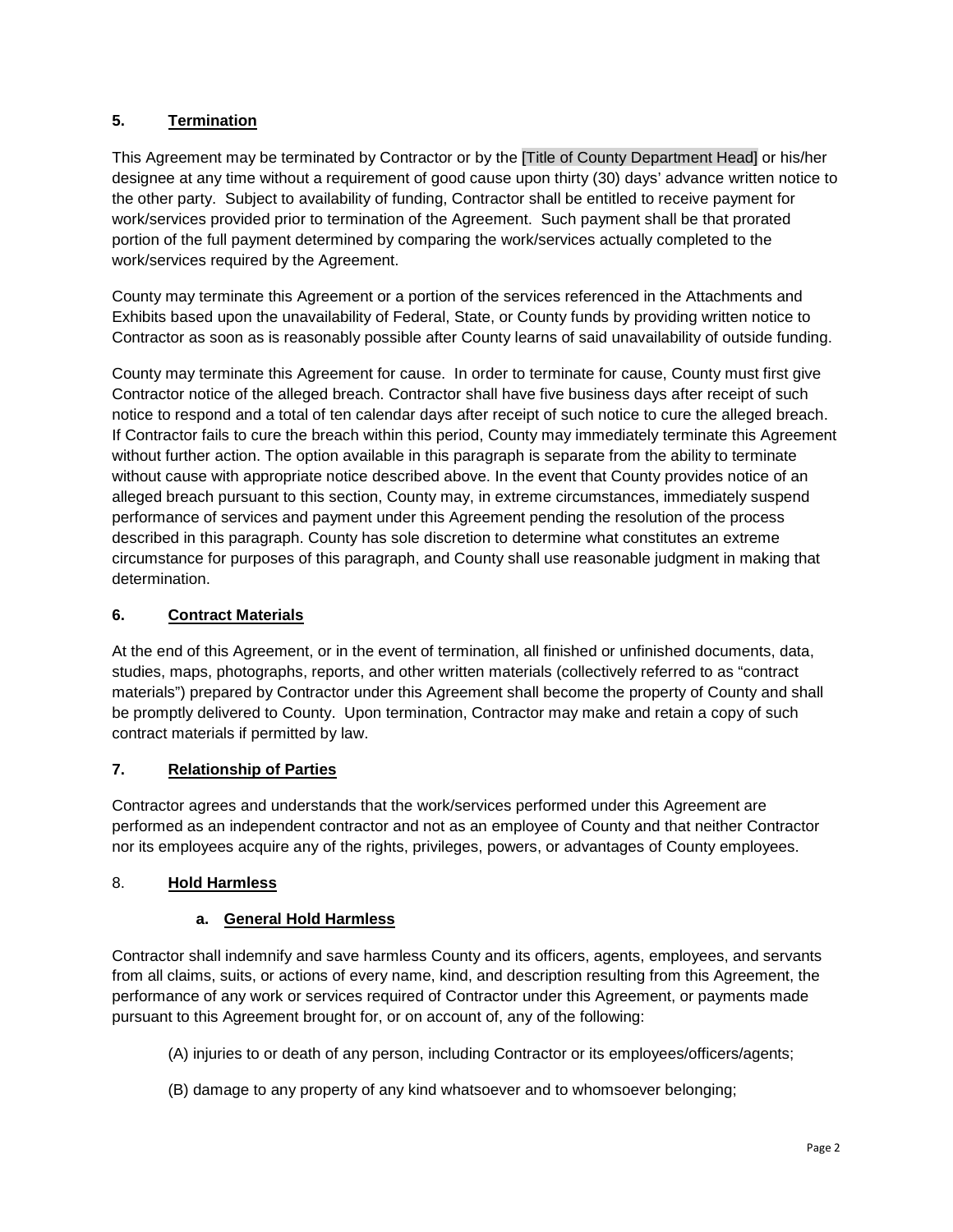(C) any sanctions, penalties, or claims of damages resulting from Contractor's failure to comply, if applicable, with the requirements set forth in the Health Insurance Portability and Accountability Act of 1996 (HIPAA) and all Federal regulations promulgated thereunder, as amended; or

(D) any other loss or cost, including but not limited to that caused by the concurrent active or passive negligence of County and/or its officers, agents, employees, or servants. However, Contractor's duty to indemnify and save harmless under this Section shall not apply to injuries or damage for which County has been found in a court of competent jurisdiction to be solely liable by reason of its own negligence or willful misconduct.

The duty of Contractor to indemnify and save harmless as set forth by this Section shall include the duty to defend as set forth in Section 2778 of the California Civil Code.

#### **b. Intellectual Property Indemnification**

Contractor hereby certifies that it owns, controls, and/or licenses and retains all right, title, and/or interest in and to any intellectual property it uses in relation to this Agreement, including the design, look, feel, features, source code, content, and/or other technology relating to any part of the services it provides under this Agreement and including all related patents, inventions, trademarks, and copyrights, all applications therefor, and all trade names, service marks, know how, and trade secrets (collectively referred to as "IP Rights") except as otherwise noted by this Agreement.

Contractor warrants that the services it provides under this Agreement do not infringe, violate, trespass, or constitute the unauthorized use or misappropriation of any IP Rights of any third party. Contractor shall defend, indemnify, and hold harmless County from and against all liabilities, costs, damages, losses, and expenses (including reasonable attorney fees) arising out of or related to any claim by a third party that the services provided under this Agreement infringe or violate any third-party's IP Rights provided any such right is enforceable in the United States. Contractor's duty to defend, indemnify, and hold harmless under this Section applies only provided that: (a) County notifies Contractor promptly in writing of any notice of any such third-party claim; (b) County cooperates with Contractor, at Contractor's expense, in all reasonable respects in connection with the investigation and defense of any such thirdparty claim; (c) Contractor retains sole control of the defense of any action on any such claim and all negotiations for its settlement or compromise (provided Contractor shall not have the right to settle any criminal action, suit, or proceeding without County's prior written consent, not to be unreasonably withheld, and provided further that any settlement permitted under this Section shall not impose any financial or other obligation on County, impair any right of County, or contain any stipulation, admission, or acknowledgement of wrongdoing on the part of County without County's prior written consent, not to be unreasonably withheld); and (d) should services under this Agreement become, or in Contractor's opinion be likely to become, the subject of such a claim, or in the event such a third party claim or threatened claim causes County's reasonable use of the services under this Agreement to be seriously endangered or disrupted, Contractor shall, at Contractor's option and expense, either: (i) procure for County the right to continue using the services without infringement or (ii) replace or modify the services so that they become non-infringing but remain functionally equivalent.

Notwithstanding anything in this Section to the contrary, Contractor will have no obligation or liability to County under this Section to the extent any otherwise covered claim is based upon: (a) any aspects of the services under this Agreement which have been modified by or for County (other than modification performed by, or at the direction of, Contractor) in such a way as to cause the alleged infringement at issue; and/or (b) any aspects of the services under this Agreement which have been used by County in a manner prohibited by this Agreement.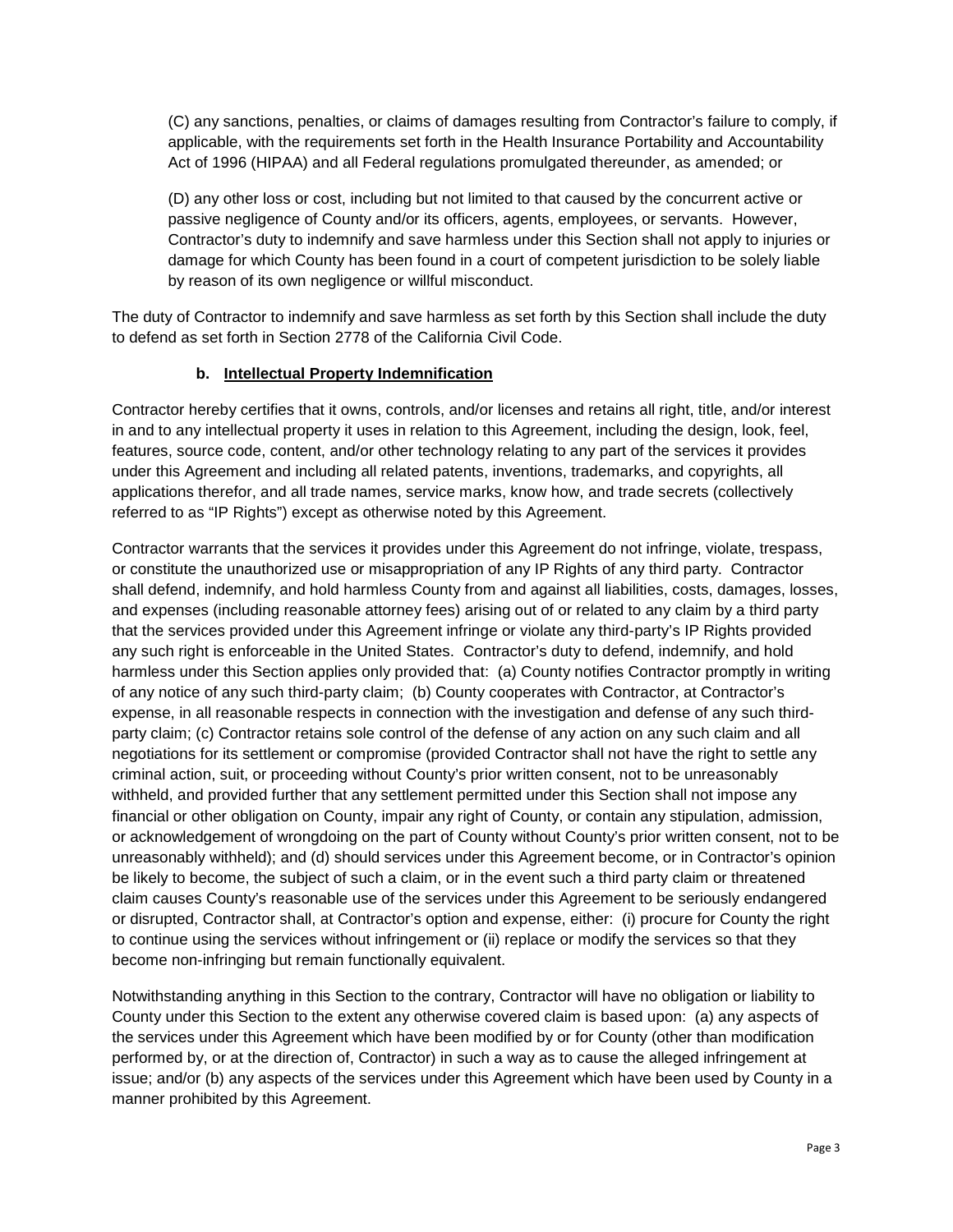The duty of Contractor to indemnify and save harmless as set forth by this Section shall include the duty to defend as set forth in Section 2778 of the California Civil Code.

#### **9. Assignability and Subcontracting**

Contractor shall not assign this Agreement or any portion of it to a third party or subcontract with a third party to provide services required by Contractor under this Agreement without the prior written consent of County. Any such assignment or subcontract without County's prior written consent shall give County the right to automatically and immediately terminate this Agreement without penalty or advance notice.

#### **10. Insurance**

#### **a. General Requirements**

Contractor shall not commence work or be required to commence work under this Agreement unless and until all insurance required under this Section has been obtained and such insurance has been approved by County's Risk Management, and Contractor shall use diligence to obtain such insurance and to obtain such approval. Contractor shall furnish County with certificates of insurance evidencing the required coverage, and there shall be a specific contractual liability endorsement extending Contractor's coverage to include the contractual liability assumed by Contractor pursuant to this Agreement. These certificates shall specify or be endorsed to provide that thirty (30) days' notice must be given, in writing, to County of any pending change in the limits of liability or of any cancellation or modification of the policy.

#### **b. Workers' Compensation and Employer's Liability Insurance**

Contractor shall have in effect during the entire term of this Agreement workers' compensation and employer's liability insurance providing full statutory coverage. In signing this Agreement, Contractor certifies, as required by Section 1861 of the California Labor Code, that (a) it is aware of the provisions of Section 3700 of the California Labor Code, which require every employer to be insured against liability for workers' compensation or to undertake self-insurance in accordance with the provisions of the Labor Code, and (b) it will comply with such provisions before commencing the performance of work under this Agreement.

#### **c. Liability Insurance**

Contractor shall take out and maintain during the term of this Agreement such bodily injury liability and property damage liability insurance as shall protect Contractor and all of its employees/officers/agents while performing work covered by this Agreement from any and all claims for damages for bodily injury, including accidental death, as well as any and all claims for property damage which may arise from Contractor's operations under this Agreement, whether such operations be by Contractor, any subcontractor, anyone directly or indirectly employed by either of them, or an agent of either of them. Such insurance shall be combined single limit bodily injury and property damage for each occurrence and shall not be less than the amounts specified below:

| (a) Comprehensive General Liability   | \$1,000,000 |
|---------------------------------------|-------------|
| (b) Motor Vehicle Liability Insurance | \$1,000,000 |

(c) Professional Liability………………. \$1,000,000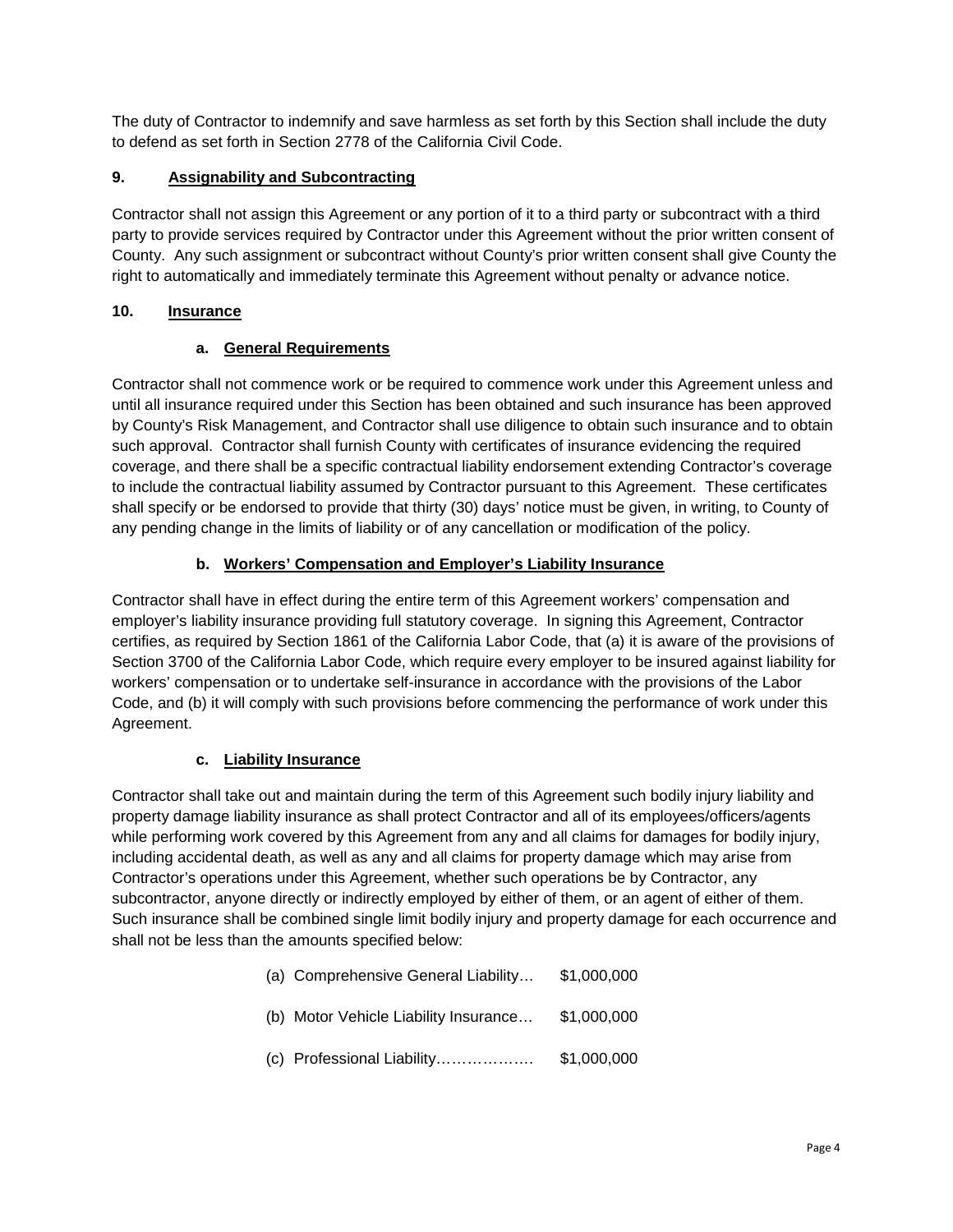County and its officers, agents, employees, and servants shall be named as additional insured on any such policies of insurance, which shall also contain a provision that (a) the insurance afforded thereby to County and its officers, agents, employees, and servants shall be primary insurance to the full limits of liability of the policy and (b) if the County or its officers, agents, employees, and servants have other insurance against the loss covered by such a policy, such other insurance shall be excess insurance only.

In the event of the breach of any provision of this Section, or in the event any notice is received which indicates any required insurance coverage will be diminished or canceled, County, at its option, may, notwithstanding any other provision of this Agreement to the contrary, immediately declare a material breach of this Agreement and suspend all further work and payment pursuant to this Agreement.

#### **11. Compliance With Laws**

All services to be performed by Contractor pursuant to this Agreement shall be performed in accordance with all applicable Federal, State, County, and municipal laws, ordinances, and regulations, including but not limited to the Health Insurance Portability and Accountability Act of 1996 (HIPAA) and the Federal Regulations promulgated thereunder, as amended (if applicable), the Business Associate requirements set forth in Attachment H (if attached), the Americans with Disabilities Act of 1990, as amended, and Section 504 of the Rehabilitation Act of 1973, which prohibits discrimination on the basis of disability in programs and activities receiving any Federal or County financial assistance. Such services shall also be performed in accordance with all applicable ordinances and regulations, including but not limited to appropriate licensure, certification regulations, provisions pertaining to confidentiality of records, and applicable quality assurance regulations. In the event of a conflict between the terms of this Agreement and any applicable State, Federal, County, or municipal law or regulation, the requirements of the applicable law or regulation will take precedence over the requirements set forth in this Agreement.

Further, Contractor certifies that it and all of its subcontractors will adhere to all applicable provisions of Chapter 4.106 of the San Mateo County Ordinance Code, which regulates the use of disposable food service ware. Accordingly, Contractor shall not use any non-recyclable plastic disposable food service ware when providing prepared food on property owned or leased by the County and instead shall use biodegradable, compostable, reusable, or recyclable plastic food service ware on property owned or leased by the County.

Contractor will timely and accurately complete, sign, and submit all necessary documentation of compliance.

#### **12. Non-Discrimination and Other Requirements**

#### **a. General Non-discrimination**

No person shall be denied any services provided pursuant to this Agreement (except as limited by the scope of services) on the grounds of race, color, national origin, ancestry, age, disability (physical or mental), sex, sexual orientation, gender identity, marital or domestic partner status, religion, political beliefs or affiliation, familial or parental status (including pregnancy), medical condition (cancer-related), military service, or genetic information.

#### **b. Equal Employment Opportunity**

Contractor shall ensure equal employment opportunity based on objective standards of recruitment, classification, selection, promotion, compensation, performance evaluation, and management relations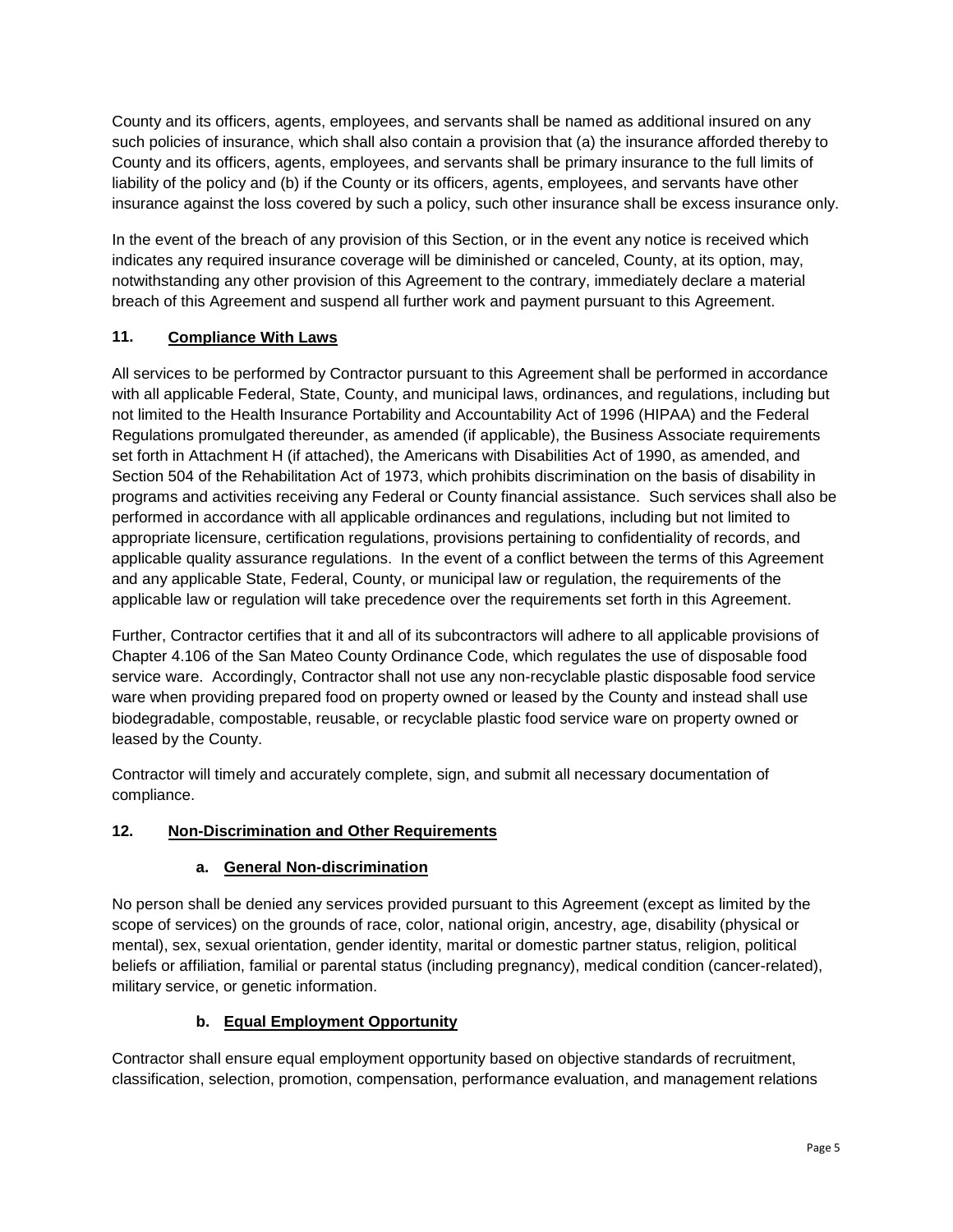for all employees under this Agreement. Contractor's equal employment policies shall be made available to County upon request.

#### **c. Section 504 of the Rehabilitation Act of 1973**

Contractor shall comply with Section 504 of the Rehabilitation Act of 1973, as amended, which provides that no otherwise qualified individual with a disability shall, solely by reason of a disability, be excluded from the participation in, be denied the benefits of, or be subjected to discrimination in the performance of any services this Agreement. This Section applies only to contractors who are providing services to members of the public under this Agreement.

#### **d. Compliance with County's Equal Benefits Ordinance**

Contractor shall comply with all laws relating to the provision of benefits to its employees and their spouses or domestic partners, including, but not limited to, such laws prohibiting discrimination in the provision of such benefits on the basis that the spouse or domestic partner of the Contractor's employee is of the same or opposite sex as the employee.

#### **e. Discrimination Against Individuals with Disabilities**

The nondiscrimination requirements of 41 C.F.R. 60-741.5(a) are incorporated into this Agreement as if fully set forth here, and Contractor and any subcontractor shall abide by the requirements of 41 C.F.R. 60–741.5(a). This regulation prohibits discrimination against qualified individuals on the basis of disability and requires affirmative action by covered prime contractors and subcontractors to employ and advance in employment qualified individuals with disabilities.

#### **f. History of Discrimination**

Contractor certifies that no finding of discrimination has been issued in the past 365 days against Contractor by the Equal Employment Opportunity Commission, the California Department of Fair Employment and Housing, or any other investigative entity. If any finding(s) of discrimination have been issued against Contractor within the past 365 days by the Equal Employment Opportunity Commission, the California Department of Fair Employment and Housing, or other investigative entity, Contractor shall provide County with a written explanation of the outcome(s) or remedy for the discrimination prior to execution of this Agreement. Failure to comply with this Section shall constitute a material breach of this Agreement and subjects the Agreement to immediate termination at the sole option of the County.

#### **g. Reporting; Violation of Non-discrimination Provisions**

Contractor shall report to the County Manager the filing in any court or with any administrative agency of any complaint or allegation of discrimination on any of the bases prohibited by this Section of the Agreement or the Section titled "Compliance with Laws". Such duty shall include reporting of the filing of any and all charges with the Equal Employment Opportunity Commission, the California Department of Fair Employment and Housing, or any other entity charged with the investigation or adjudication of allegations covered by this subsection within 30 days of such filing, provided that within such 30 days such entity has not notified Contractor that such charges are dismissed or otherwise unfounded. Such notification shall include a general description of the circumstances involved and a general description of the kind of discrimination alleged (for example, gender-, sexual orientation-, religion-, or race-based discrimination).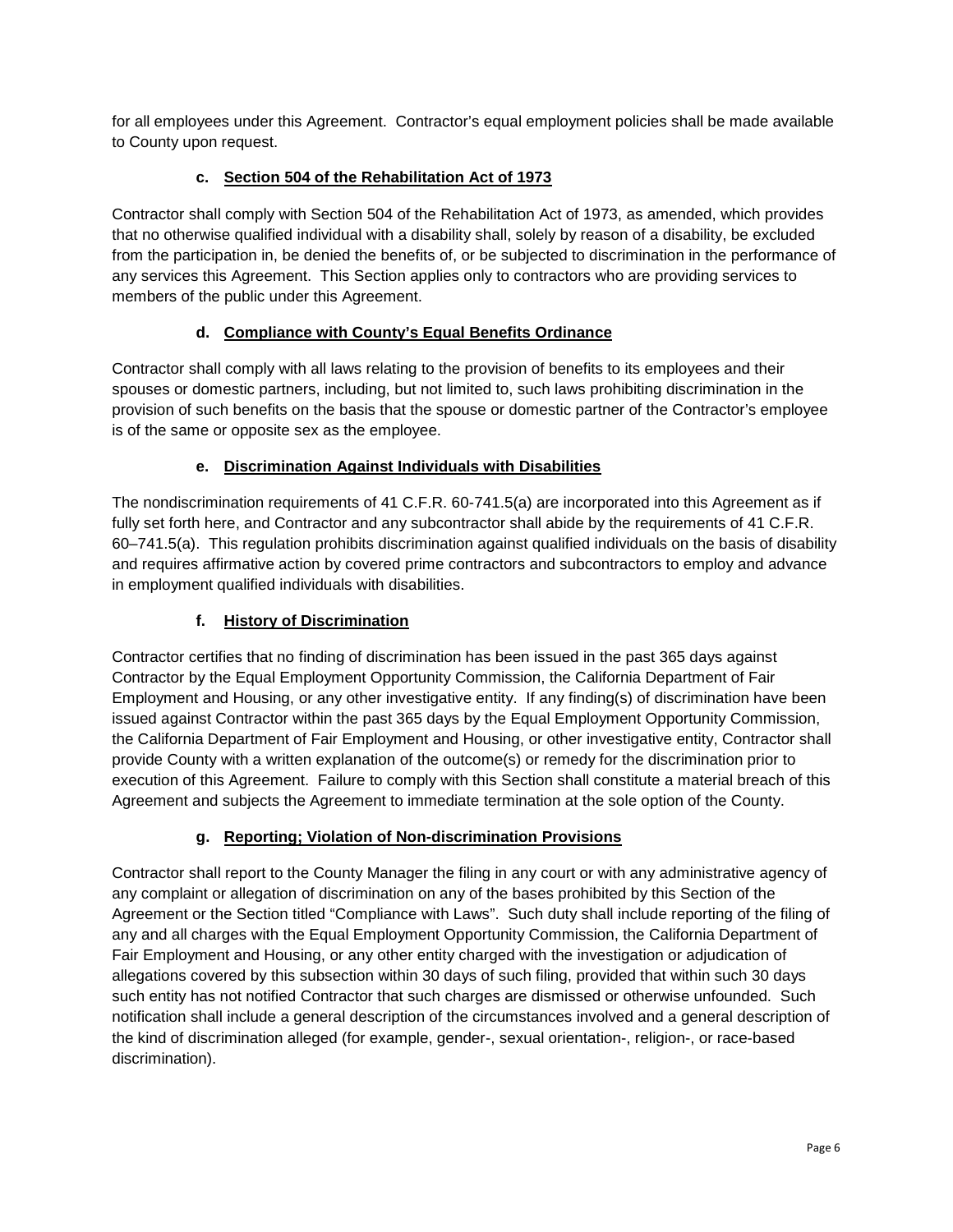Violation of the non-discrimination provisions of this Agreement shall be considered a breach of this Agreement and subject the Contractor to penalties, to be determined by the County Manager, including but not limited to the following:

- i. termination of this Agreement;
- ii. disqualification of the Contractor from being considered for or being awarded a County contract for a period of up to 3 years;
- iii. liquidated damages of \$2,500 per violation; and/or
- iv. imposition of other appropriate contractual and civil remedies and sanctions, as determined by the County Manager.

To effectuate the provisions of this Section, the County Manager shall have the authority to offset all or any portion of the amount described in this Section against amounts due to Contractor under this Agreement or any other agreement between Contractor and County.

#### **h. Compliance with Living Wage Ordinance**

As required by Chapter 2.88 of the San Mateo County Ordinance Code, Contractor certifies all contractor(s) and subcontractor(s) obligated under this contract shall fully comply with the provisions of the County of San Mateo Living Wage Ordinance, including, but not limited to, paying all Covered Employees the current Living Wage and providing notice to all Covered Employees and Subcontractors as required under the Ordinance.

#### **13. Compliance with County Employee Jury Service Ordinance**

Contractor shall comply with Chapter 2.85 of the County's Ordinance Code, which states that Contractor shall have and adhere to a written policy providing that its employees, to the extent they are full-time employees and live in San Mateo County, shall receive from the Contractor, on an annual basis, no fewer than five days of regular pay for jury service in San Mateo County, with jury pay being provided only for each day of actual jury service. The policy may provide that such employees deposit any fees received for such jury service with Contractor or that the Contractor may deduct from an employee's regular pay the fees received for jury service in San Mateo County. By signing this Agreement, Contractor certifies that it has and adheres to a policy consistent with Chapter 2.85. For purposes of this Section, if Contractor has no employees in San Mateo County, it is sufficient for Contractor to provide the following written statement to County: "For purposes of San Mateo County's jury service ordinance, Contractor certifies that it has no full-time employees who live in San Mateo County. To the extent that it hires any such employees during the term of its Agreement with San Mateo County, Contractor shall adopt a policy that complies with Chapter 2.85 of the County's Ordinance Code." The requirements of Chapter 2.85 do not apply if this Agreement's total value listed in the Section titled "Payments", is less than one-hundred thousand dollars (\$100,000), but Contractor acknowledges that Chapter 2.85's requirements will apply if this Agreement is amended such that its total value meets or exceeds that threshold amount.

#### **14. Retention of Records; Right to Monitor and Audit**

(a) Contractor shall maintain all required records relating to services provided under this Agreement for three (3) years after County makes final payment and all other pending matters are closed, and Contractor shall be subject to the examination and/or audit by County, a Federal grantor agency, and the State of California.

(b) Contractor shall comply with all program and fiscal reporting requirements set forth by applicable Federal, State, and local agencies and as required by County.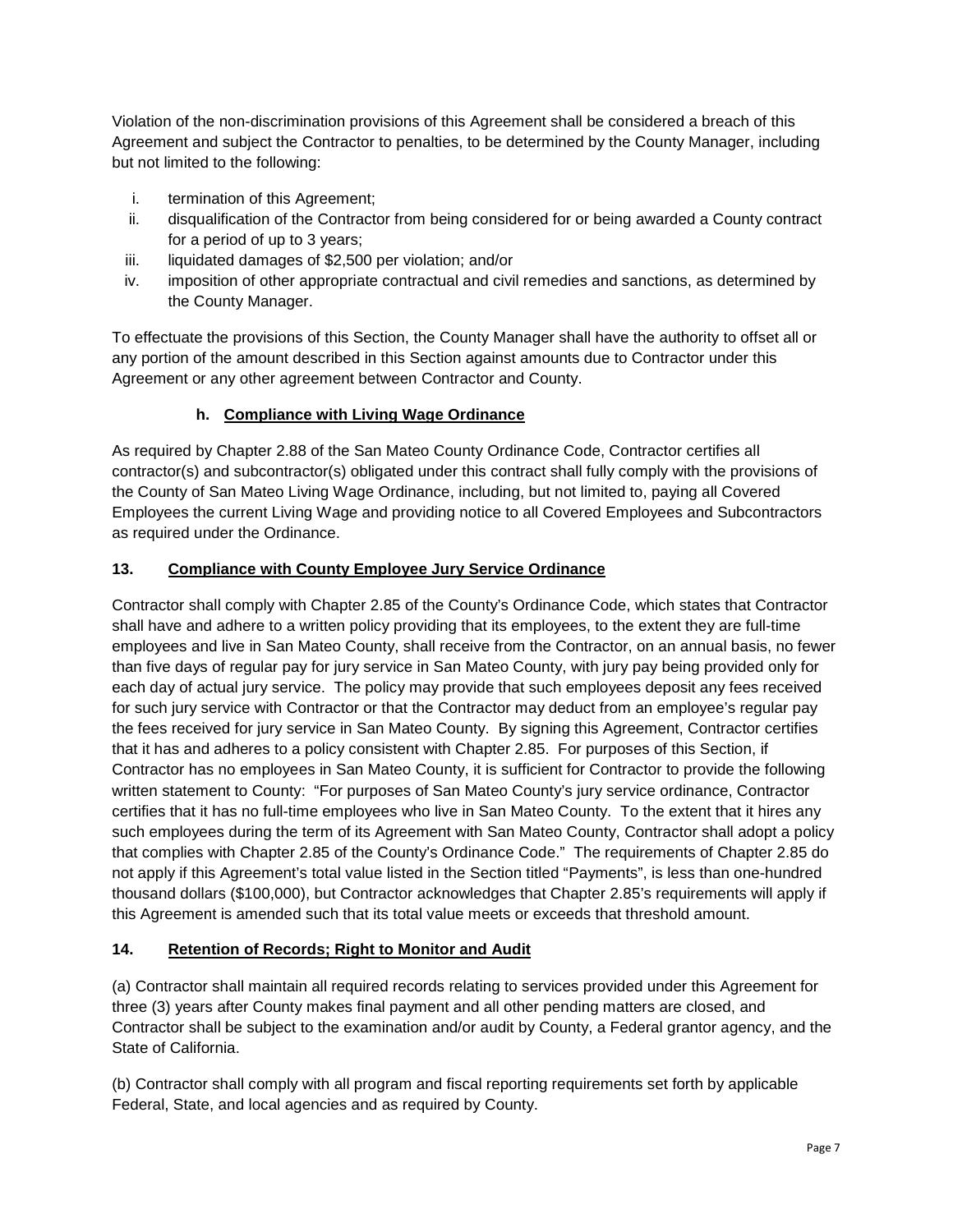(c) Contractor agrees upon reasonable notice to provide to County, to any Federal or State department having monitoring or review authority, to County's authorized representative, and/or to any of their respective audit agencies access to and the right to examine all records and documents necessary to determine compliance with relevant Federal, State, and local statutes, rules, and regulations, to determine compliance with this Agreement, and to evaluate the quality, appropriateness, and timeliness of services performed.

#### **15. Merger Clause; Amendments**

This Agreement, including the Exhibits and Attachments attached to this Agreement and incorporated by reference, constitutes the sole Agreement of the parties to this Agreement and correctly states the rights, duties, and obligations of each party as of this document's date. In the event that any term, condition, provision, requirement, or specification set forth in the body of this Agreement conflicts with or is inconsistent with any term, condition, provision, requirement, or specification in any Exhibit and/or Attachment to this Agreement, the provisions of the body of the Agreement shall prevail. Any prior agreement, promises, negotiations, or representations between the parties not expressly stated in this document are not binding. All subsequent modifications or amendments shall be in writing and signed by the parties.

#### **16. Controlling Law; Venue**

The validity of this Agreement and of its terms, the rights and duties of the parties under this Agreement, the interpretation of this Agreement, the performance of this Agreement, and any other dispute of any nature arising out of this Agreement shall be governed by the laws of the State of California without regard to its choice of law or conflict of law rules. Any dispute arising out of this Agreement shall be venued either in the San Mateo County Superior Court or in the United States District Court for the Northern District of California.

#### **17. Notices**

Any notice, request, demand, or other communication required or permitted under this Agreement shall be deemed to be properly given when both: (1) transmitted via facsimile to the telephone number listed below or transmitted via email to the email address listed below; and (2) sent to the physical address listed below by either being deposited in the United States mail, postage prepaid, or deposited for overnight delivery, charges prepaid, with an established overnight courier that provides a tracking number showing confirmation of receipt.

In the case of County, to:

| Name/Title: | [insert] |
|-------------|----------|
| Address:    | [insert] |
| Telephone:  | [insert] |
| Facsimile:  | [insert] |
| Email:      | [insert] |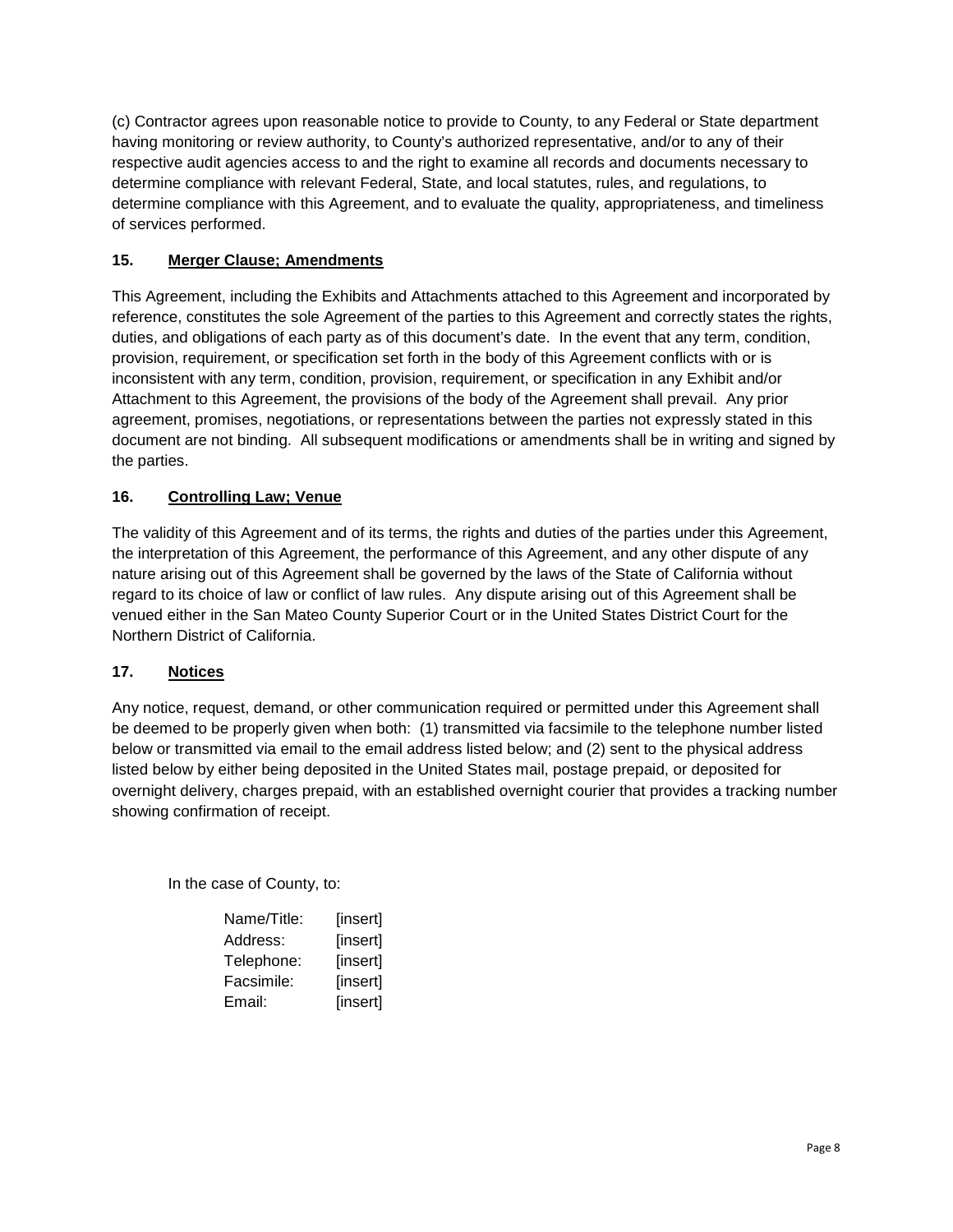In the case of Contractor, to:

| Name/Title: | [insert] |
|-------------|----------|
| Address:    | [insert] |
| Telephone:  | [insert] |
| Facsimile:  | [insert] |
| Email:      | [insert] |

#### **18. Electronic Signature**

Both County and Contractor wish to permit this Agreement and future documents relating to this Agreement to be digitally signed in accordance with California law and County's Electronic Signature Administrative Memo. Any party to this Agreement may revoke such agreement to permit electronic signatures at any time in relation to all future documents by providing notice pursuant to this Agreement.

#### **19. Payment of Permits/Licenses**

Contractor bears responsibility to obtain any license, permit, or approval required from any agency for work/services to be performed under this Agreement at Contractor's own expense prior to commencement of said work/services. Failure to do so will result in forfeit of any right to compensation under this Agreement.

\* \* \*

In witness of and in agreement with this Agreement's terms, the parties, by their duly authorized representatives, affix their respective signatures:

#### For Contractor: [**SERVICE PROVIDER COMPANY NAME**]

**\_\_\_\_\_\_\_\_\_\_\_\_\_\_\_\_\_\_\_\_\_\_\_\_\_\_\_\_\_** Contractor Signature

**\_\_\_\_\_\_\_\_\_\_\_\_\_\_\_** Date

**\_\_\_\_\_\_\_\_\_\_\_\_\_\_\_\_\_\_\_\_\_\_\_\_\_\_\_** Contractor Name (please print)

COUNTY OF SAN MATEO

By:

President, Board of Supervisors, San Mateo County

Date:

ATTEST:

By:

Clerk of Said Board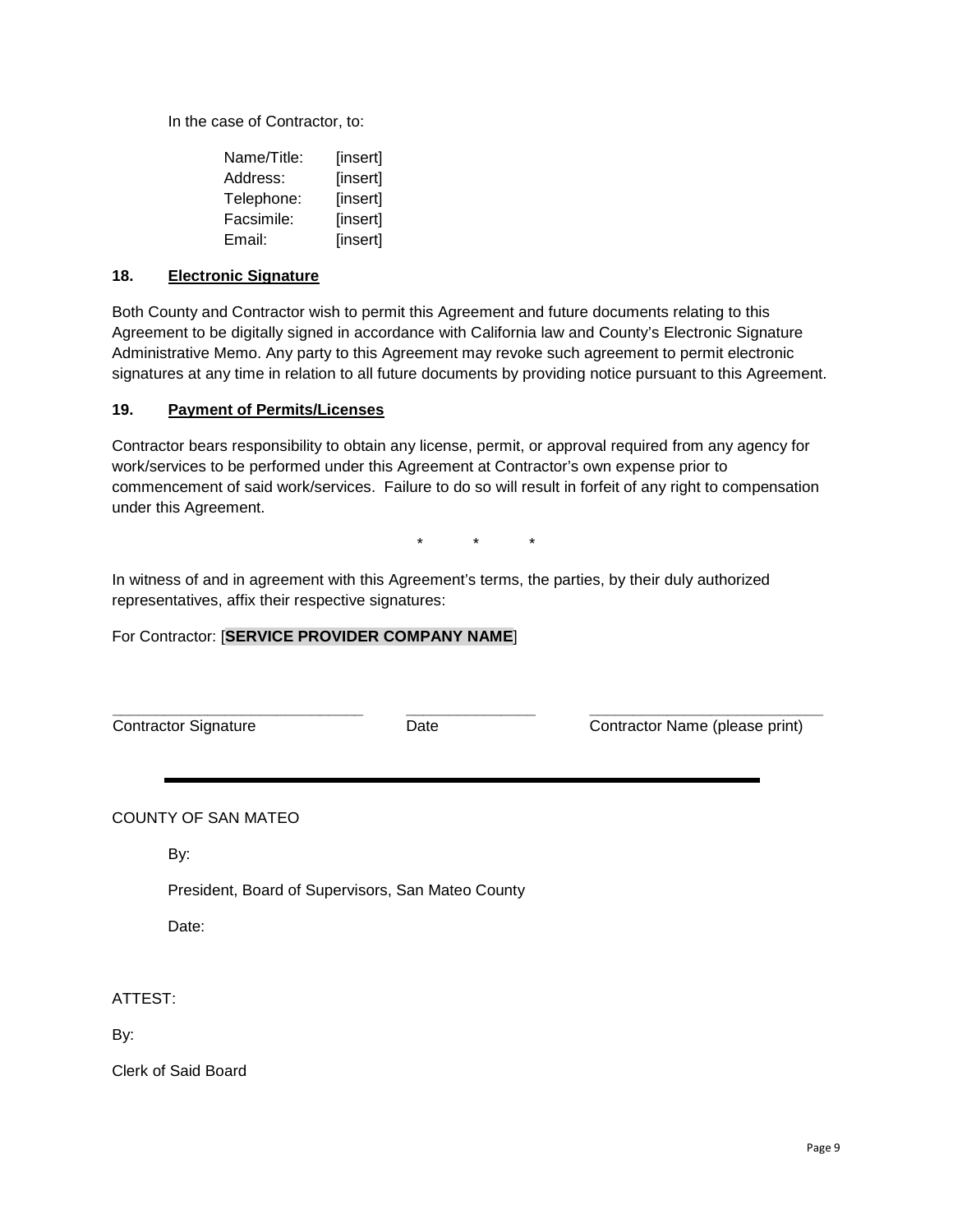## **Exhibit A**

In consideration of the payments set forth in Exhibit B, Contractor shall provide the following services: